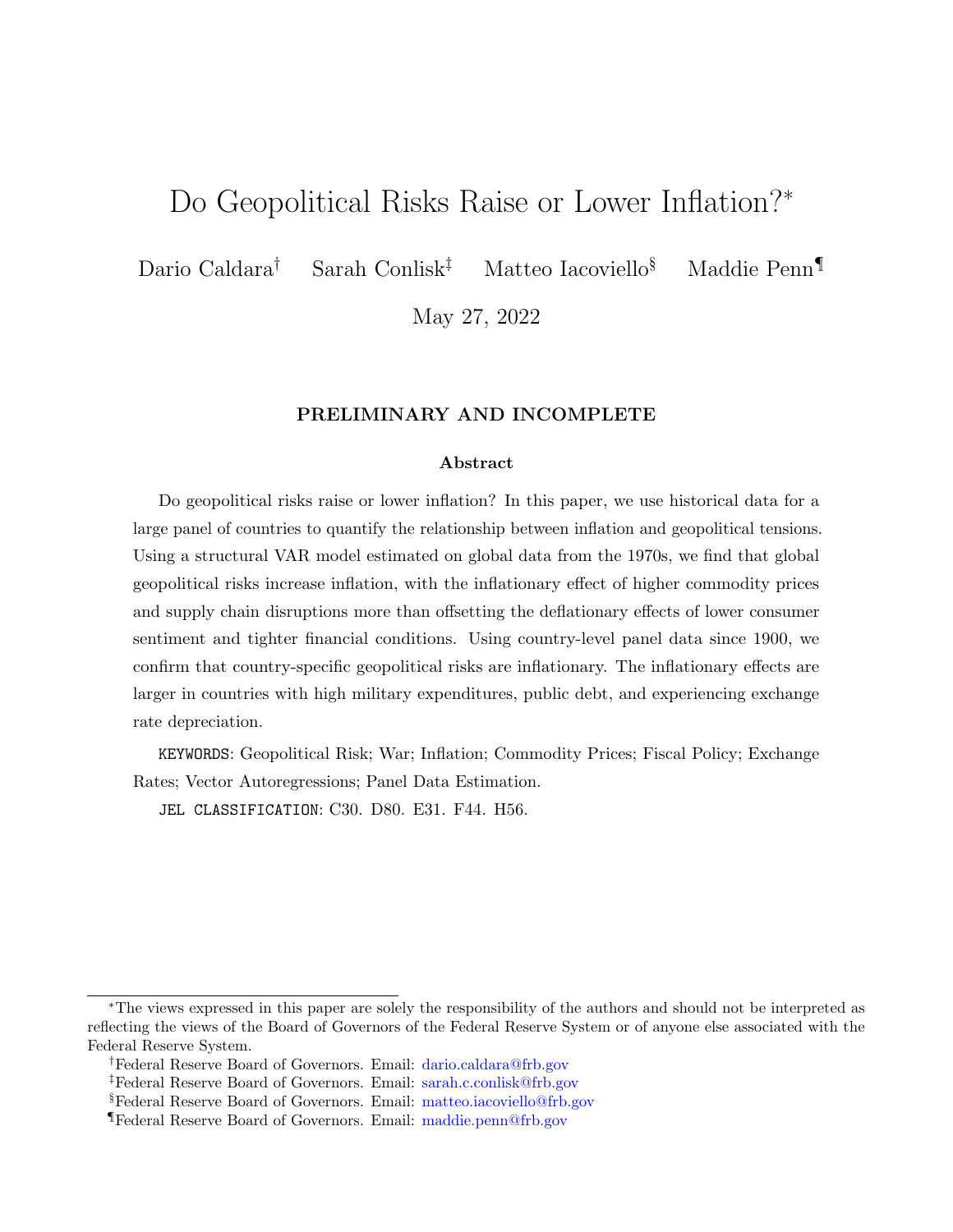### 1 Introduction

<span id="page-1-1"></span>Global geopolitical risks have soared since Russia's invasion of Ukraine. Investors, market participants, and policymakers expect that the war will lead to elevated inflation and exert a drag on the global economy, with a sharp increase in uncertainty and risks of severe adverse outcomes. As an example of these concerns, the April 2022 edition of the International Monetary Fund's World Economic Outlook contains more than 200 mentions of the word "war."<sup>[1](#page-1-0)</sup> As of this writing, some of the economic effects appear to be materializing. Inflation is high in many countries. The economies of Russia and Ukraine are contracting sharply as a direct result of the war and the sanctions imposed on Russia. Financial and commodity markets have been highly volatile since the start of the conflict.

Historically, periods of elevated geopolitical risks have been associated with negative effects on global economic activity. On the "supply" side, wars destroy human and physical capital, shift resources to less efficient uses, divert international trade and capital flows, and disrupt global supply chains. On the "demand" side, uncertainty about the range of outcomes of adverse geopolitical events may weigh on activity by delaying firms' investment and hiring, eroding consumer confidence, and tightening financial conditions. However, while "demand" and "supply" forces are typically deleterious for economic activity, their combined effect on inflation is more ambiguous, as the inflationary effects on the supply side may be offset by the deflationary effects coming from the reduction in aggregated demand.

Do geopolitical risks raise inflation? Figure [1](#page-21-0) provides some suggestive evidence that the answer to this question is likely to be yes, by showing that higher geopolitical risks are historically associated both with higher global inflation and with a higher share of countries experiencing higher-than-average inflation. In this paper, we address this question empirically, and we do so by using historical data on a large panel of countries, organizing the analysis around two datasets. The first dataset collects global economic variables to starting from the 1970s observed at monthly frequency. To quantify geopolitical risks, we rely on the global geopolitical risk (GPR) indexes developed in [Caldara and Iacoviello](#page-11-0) [\(2022\)](#page-11-0). To quantify their effects, we estimate a structural vector autoregressive (VAR) model of the global economy (Section [3\)](#page-5-0). We illustrate our VAR results through a scenario that quantifies the rise in geopolitical risks observed since the Russian invasion of Ukraine. The ripple effects of the war lead to a rise in global inflation of about 1.3

<span id="page-1-0"></span><sup>&</sup>lt;sup>[1](#page-1-1)</sup> See, for example, the discussion on the likely effects of the war in Federal Reserve Chair Jerome Powell's press conference after the May 3-4, 2022, meeting of Federal Open Market Committee. Transcript available at <https://www.federalreserve.gov/mediacenter/files/FOMCpresconf20220504.pdf>. [Anayi et al.](#page-11-1) [\(2022\)](#page-11-1) show that the Russian invasion of Ukraine has led to an increase in several measures of economic uncertainty.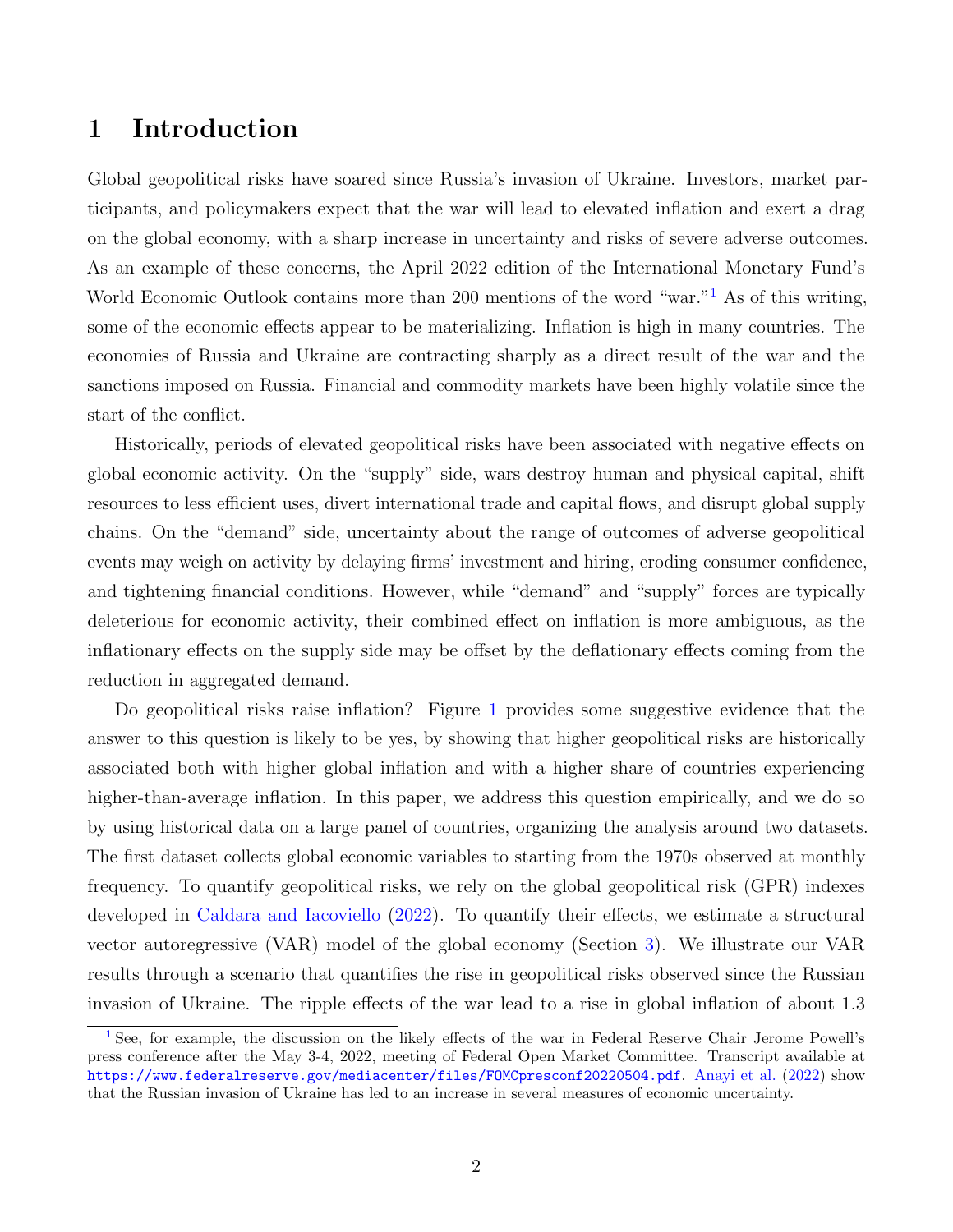percentage points while reducing the level of global GDP about 1.5 percent. The adverse effects of geopolitical risks operate through a decline in aggregate demand, captured by lower consumer sentiment and a drop in stock prices, and through a contraction in aggregate supply, captured by higher commodity prices and an appreciation of the dollar. While these channels all tend to reduce global activity, they can have opposite effects on inflation. Our results indicate that the inflationary contribution of higher commodity prices and the dollar appreciation—which implies that many countries experience a currency depreciation—more than offsets the deflationary effects of reduced aggregate demand.

To provide a broader historical perspective and explore additional channels of transmission most notably fiscal policy— we use a second dataset on a panel of annual data for 42 countries— 17 advanced economies and 25 emerging market economies. The panel runs from 1900 through 2019 and includes country-level measures of inflation and GDP, as well as three fiscal and monetary indicators: national military expenditure, public debt to GDP ratio, and the exchange rate.<sup>[2](#page-2-0)</sup>

<span id="page-2-1"></span>In Section [4,](#page-6-0) we estimate panel regression models. In our baseline regression, we find that inflation rises in response to both global and country-specific adverse geopolitical events. A onestandard deviation increase in a country's GPR index is associated with a rise in inflation in the following year of about 1.5 percentage points. Furthermore, using panel quantile regressions, we document that geopolitical events generate large upside risks to inflation.

Wars are often associated with an expansion in military expenditures. Could fiscal policy expansions be a key channel for higher inflation? We approach this question by estimating panel models where we use country-level GPR indexes as instruments for fiscal variables. We find that (i) geopolitical risks predict an increase in military expenditures and public debt; (ii) expansionary fiscal policies fueled by higher geopolitical risk are inflationary. An increase of 1 percentage point in military spending as share of GDP leads to a rise in inflation of about 3 percentage points, while a 1 percentage point increase in a country's debt to GDP ratio leads to a rise in inflation of 1 percentage point. Using the same instrumental variable estimation strategy, we also document that geopolitical risks transmit to inflation through a depreciation of the home currency, in line with the view that these shocks can lead to large international capital outflows and flight-to-safety towards safe haven currencies, as shown by [Forbes and Warnock](#page-11-2) [\(2012\)](#page-11-2).

Our paper makes two contributions. First, we provide a systematic exploration of the relationship between geopolitical events and inflation for a large panel of countries. Papers in the literature typically focus on the effects of wars on real economic activity [\(Barro,](#page-11-3) [2006\)](#page-11-3) and on transmission through fiscal policy [\(Ohanian,](#page-11-4) [1997;](#page-11-4) [Ramey,](#page-11-5) [2011\)](#page-11-5). Only a handful of studies touch upon the

<span id="page-2-0"></span><sup>&</sup>lt;sup>[2](#page-2-1)</sup> For this purpose, we utilize country-specific measures of geopolitical risks and extend the textual analysis work in CI by relying on newly-constructed country-specific GPR indexes for 16 emerging market economies.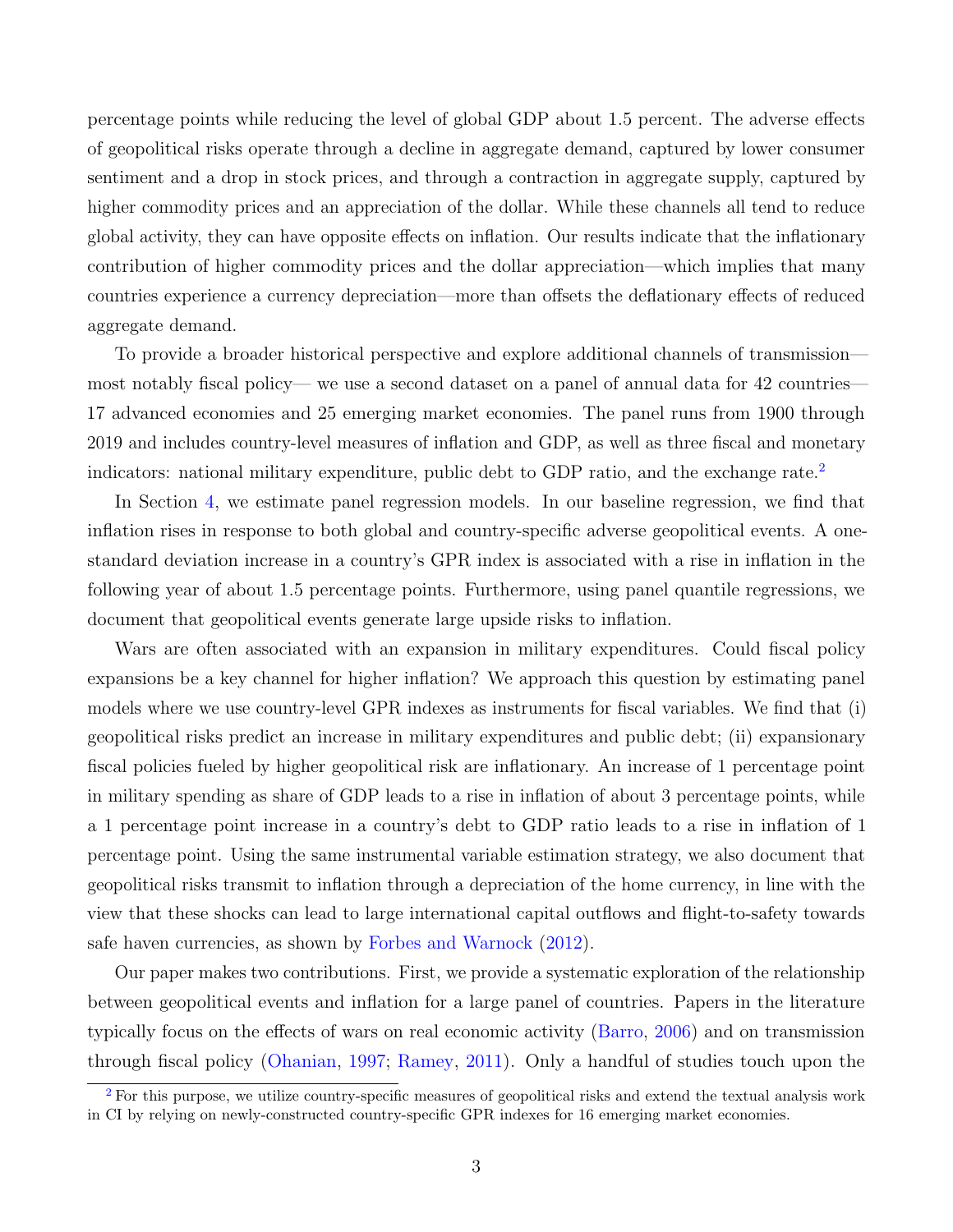effects of wars on inflation, and often times the analysis is centered on the United States [\(Hall and](#page-11-6) [Sargent,](#page-11-6) [2022;](#page-11-6) [Rockoff,](#page-11-7) [2015\)](#page-11-7). Second, we explore transmission channels that can be active around episodes of major geopolitical tensions. In line with a vast literature on the fiscal determinants of inflation, we show that higher military spending and higher public debt are inflationary [\(Sims,](#page-12-0) [1994\)](#page-12-0). We show that exchange rate depreciation is an important transmission channel to inflation, in line with the evidence presented in [Gopinath](#page-11-8) [\(2015\)](#page-11-8) and consistent with the view that geopolitical events can lead to large flight-to-safety international capital flows [\(Forbes and Warnock,](#page-11-2) [2012\)](#page-11-2).

## 2 The Data

We construct two datasets in order to conduct our empirical analysis.

### 2.1 Global Monthly Time-Series Data

Our first dataset consists of monthly data on the global economy from 1974 through 2022. We include the following macroeconomic and financial variables: world GDP, world inflation, consumer confidence, oil prices, stock prices, commodity prices, and the dollar exchange rate. Our measure of world GDP is in purchasing power parity and obtained from [Cuba-Borda et al.](#page-11-9) [\(2018\)](#page-11-9). World inflation is a world aggregate of countries' twelve-month change in the consumer price index from Global Financial Data. The consumer confidence index is from the Organization for Economic Cooperation and Development, and oil prices from the West Texas Intermediate Index. For financial data, we measure global monthly stock prices using the FTSE World Dollar index, commodity prices using the S&P Goldman Sachs Commodity Index, and the dollar exchange rate using the Federal Reserve Board broad dollar index.

We complement this monthly dataset with a measure of adverse geopolitical events, the Caldara-Iacoviello global geopolitical risk index (GPR). Geopolitical risk is defined as the threat, realization, and escalation of adverse events associated with wars, terrorism, and any tensions among states and political actors that affect the peaceful course of international relations. The index is constructed by calculating the frequency of articles mentioning adverse geopolitical events in leading newspapers published in the United States, the United Kingdom, and Canada. The resulting measure captures both the realization of adverse geopolitical events (a terrorist attack or the outbreak of a war), and threats about the future adverse events. Accordingly, CI further break headline GPR into two separate components, the geopolitical threat (GPT) and the geopolitical acts (GPA) indices. The GPT index is based on articles that include phrases related to threats and concerns about scope, duration, and ramifications of geopolitical tensions, while the GPA index concerns phrases referring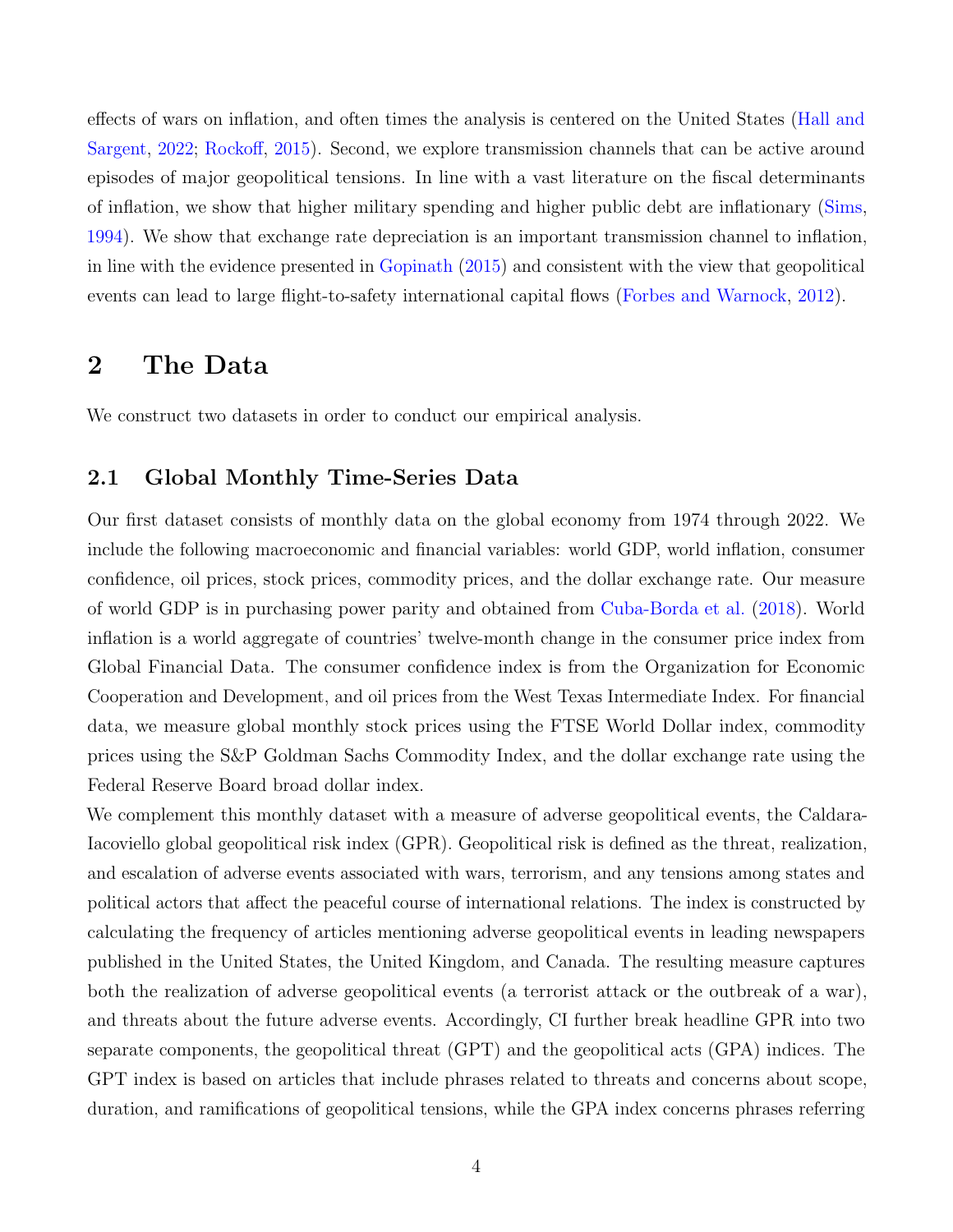to the outbreak and actual unfolding of wars.

### 2.2 Country-Level Annual Panel Data

<span id="page-4-2"></span>For our second dataset, we construct an annual panel of country-level data for 42 countries, 17 of which are advanced economies and 25 of which are emerging market economies.<sup>[3](#page-4-0)</sup> The panel runs from 1900 through 2019 and includes country-level measures of inflation and GDP, as well as three fiscal and monetary indicators: national military expenditure, public debt to GDP ratio, and the exchange rate. In addition, we utilize the country-specific measure of geopolitical risk provided by CI. Our measure of country inflation utilizes annual data from the IMF International Financial Statistics and is extended back to 1900 with historical data from [Reinhart and Rogoff](#page-11-10) [\(2009\)](#page-11-10). We trim the inflation data at the 2.5 and 97.5 percentiles in order to remove the outsized influence of hyperinflationary outliers. Real GDP per capita data are from Barro and Ursúa  $(2012)$ , and extended through 2019 using the World Bank World Development Indicators. Data on military expenditure comes from [Roser and Nagdy](#page-12-1) [\(2013\)](#page-12-1) and is defined as military spending as a share of GDP. Debt to GDP ratio and exchange rate data are from [Reinhart and Rogoff](#page-11-10) [\(2009\)](#page-11-10), with debt defined as the total of domestic and external public debt for a given country and exchange rate data referring to the bilateral real exchange rate between a given country and the US dollar.[4](#page-4-1) Each of these variables are trimmed at the 2.5 and 97.5 percentiles as well.

<span id="page-4-3"></span>In order to construct country-specific measures of geopolitical risk, CI count joint occurrences in newspapers of geopolitical terms and a country's name or capital city. The country-specific indices capture the exposure of a given country to geopolitical concerns and conflicts, particularly as perceived by the United States. The original CI dataset contained country-specific indices for 26 countries; in this paper, we extend the panel by constructing country GPR indexes for 16 additional emerging economies. For our analysis, country GPR is standardized by country to have a mean of zero and standard deviation of 1. In our panel regression analysis, we focus on the effects of country-specific geopolitical risks on a country's inflation rate, after controlling for global factors as measured by the global GPR index.

Table [1](#page-13-0) provides summary statistics for the 42 countries in our panel. Inflation statistics are additional presented separately for advanced and emerging economies. Note that the average annual

<span id="page-4-0"></span>[<sup>3</sup>](#page-4-2) Advanced economies include Australia, Belgium, Canada, Denmark, Finland, France, Germany, Italy, Japan, Netherlands, Norway, Portugal, Spain, Sweden, Switzerland, United Kingdom, and the United States. Emerging market economies include Argentina, Brazil, Chile, China, Colombia, Egypt, Hong Kong, Hungary, India, Indonesia, Israel, Malaysia, Mexico, Peru, Philippines, Poland, Russia, Saudi Arabia, South Africa, South Korea, Taiwan, Thailand, Tunisia, Ukraine, and Venezuela.

<span id="page-4-1"></span>[<sup>4</sup>](#page-4-3) Exchange rate data for the United States is defined as the bilateral real exchange rate between the US dollar and the British pound.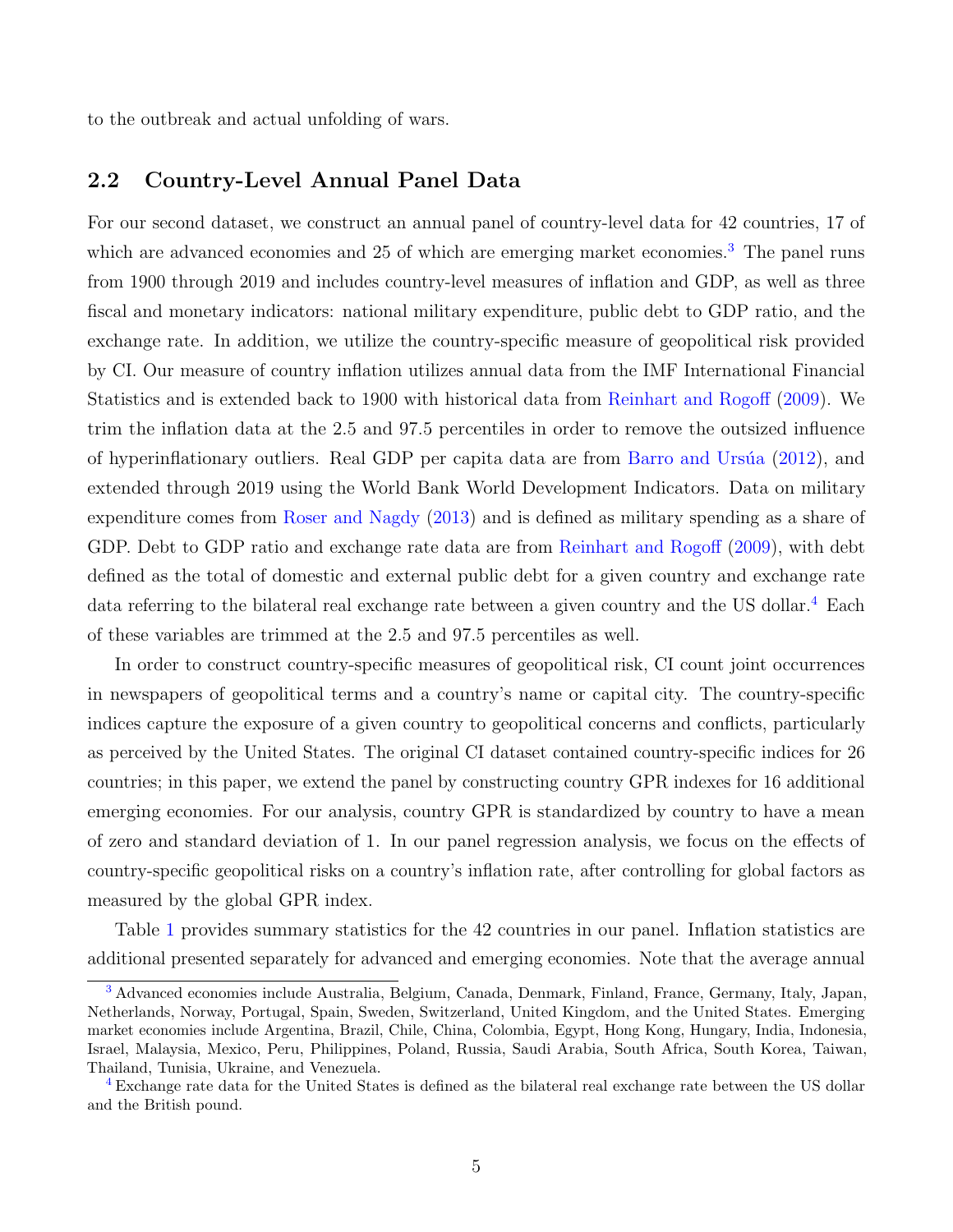inflation for a country in this sample is 7.1 percent but that the panel contains sizeable variability and episodes of particularly high inflation. This comes largely - but not exclusively - from emerging countries. In our sample, the average debt to GDP ratio is 34 percent and the average share of military spending in GDP is 3.4 percent, reaching a maximum of nearly 25 percent. Over time, some countries experienced large currency appreciation against the US dollar—corresponding to negative 20 percent in the table—and much larger currency depreciation.

### <span id="page-5-0"></span>3 VAR Evidence on the Effects of Geopolitical Risk

We design an experiment around the spike of geopolitical tensions caused by the Russia-Ukraine war and estimate a structural vector autoregression (VAR) model to quantify its effects on economic activity over time. The model includes all variables in our monthly time-series database (world GDP, world inflation, global stock prices, real oil prices, the broad real dollar, commodity prices, global consumer confidence) and the geopolitical threats (GPT) and geopolitical acts (GPA) indexes as measures of geopolitical risks. The VAR model uses data from January 1974 through April 2022 and includes three lags. We apply a recursive identification scheme where shocks to geopolitical risks are assumed to affect all other variables contemporaneously. We estimate the model using Bayesian techniques. Specifically, we use an uninformative prior as in [Uhlig](#page-12-2) [\(2005\)](#page-12-2) and take 10000 draws from the posterior distribution of the model parameters.

#### 3.1 Broader Economic Effects

<span id="page-5-2"></span>Figure [2](#page-22-0) uses a historical decomposition of the estimated VAR results to simulate the effects of the heightened geopolitical risks during the period of the Russia-Ukraine conflict. Specifically, we construct a simulation using the sequence of geopolitical acts and threats shocks that materialized between January and April 2022.<sup>[5](#page-5-1)</sup> The solid lines show the median response of world GDP and world inflation in the simulation relative to a no-war baseline where there is no shock to geopolitical tensions. The dashed lines depict the 70 percent credible sets. The rise in geopolitical risks observed during this period is estimated to produce a drag on world GDP that builds throughout 2022, culminating to a negative impact of around 1.7 percent. Such contractionary effects of GPR are in line with previous literature documenting drops in economic activity for countries experiencing disasters, including adverse geopolitical events, as documented for instance in [Barro](#page-11-3) [\(2006\)](#page-11-3) and [Glick and Taylor](#page-11-12) [\(2010\)](#page-11-12) Meanwhile, the rise in geopolitical risks boosts prices, causing an increase

<span id="page-5-1"></span><sup>&</sup>lt;sup>[5](#page-5-2)</sup> Between January and April 2022, the average size of the GPT shocks was 2 standard deviations, while the average size of the GPT shock was 0.7 standard deviation. Hence, these impulse responses reflect a combination of GPT and GPA shocks in a three-to-one proportion.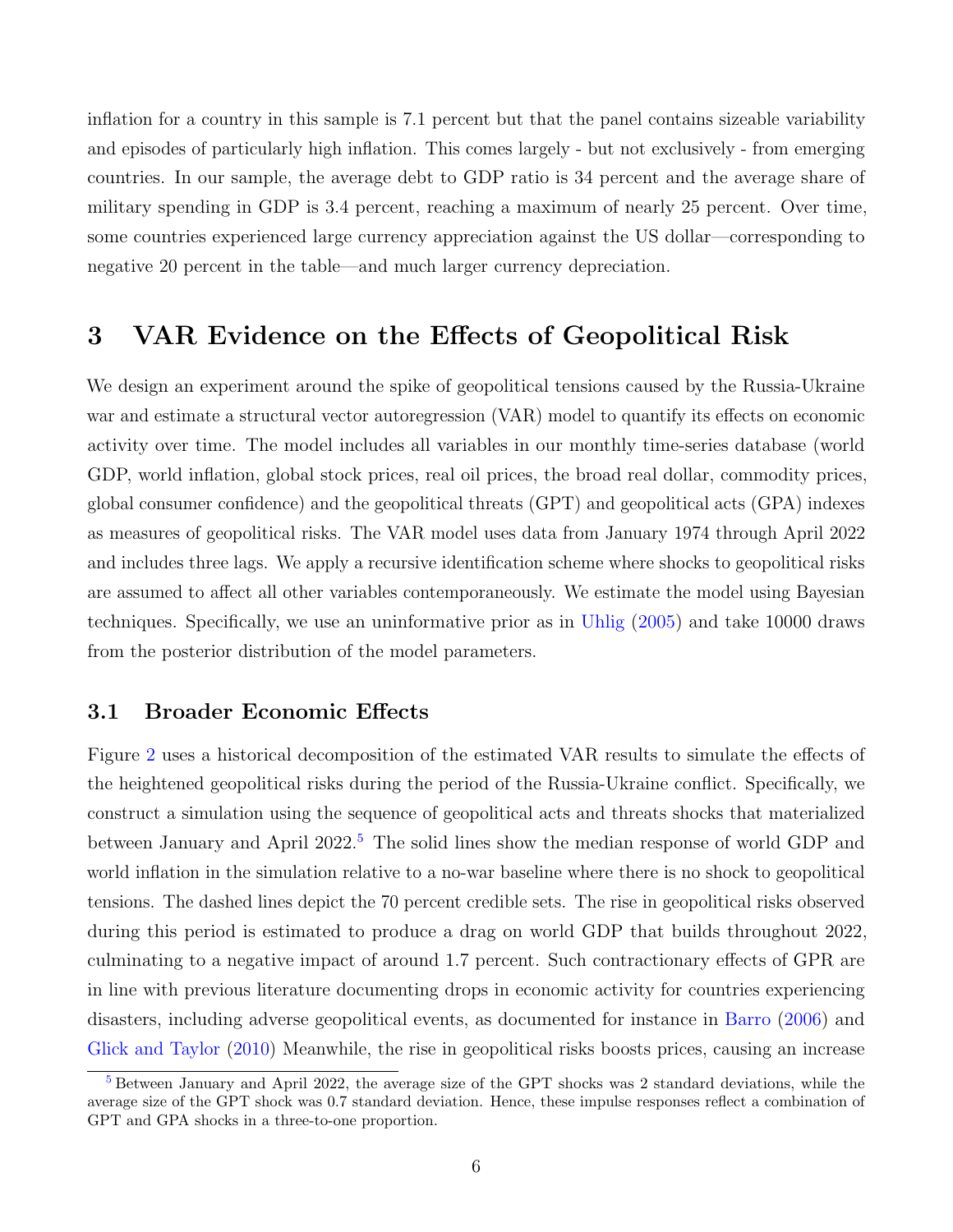in global inflation of 1.3 percentage points by the second half of 2022, after which the effects begin to subside.

#### 3.2 Global Channels of Transmission

How are geopolitical risks transmitted to the global economy? With various channels controlled for, the structural VAR estimates leave us well-positioned to answer this question. Figure [3](#page-23-0) presents a more detailed picture of the way the global economy responds to a geopolitical risk shock. The estimates highlight how effects of elevated geopolitical risks in 2022 are associated with declining consumer confidence and stock prices, factors that weaken aggregate demand. Meanwhile, the exchange value of the dollar appreciates, in line with the evidence that spikes in global uncertainty and adverse risk sentiment can trigger flight-to-safety international capital flows [Forbes and Warnock](#page-11-2) [\(2012\)](#page-11-2). Lastly, commodity prices and oil prices increase, putting downward pressure on global activity and upward pressure on inflation.

Taken together, our results suggest that the coexistence of deflationary pressures—coming from lower aggregate demand—and inflationary pressures coming from supply-side disruptions, resolves in favor of the latter, with geopolitical events generating a simultaneous decline in economic activity and rise in inflation.

### <span id="page-6-0"></span>4 Country-Level Evidence: Impact and Transmission

In this section, we quantify the relationship between countries' geopolitical risk and their level of inflation. We first demonstrate that geopolitical risk is associated with higher levels of inflation. We then use quantile regressions to show how elevated levels of geopolitical risk is associated with higher upside risks to inflation. Finally, we explore some of the possible channels through which this this effect may be operating.

#### 4.1 Average Effects on Inflation

We estimate the effect of geopolitical risk on inflation in country  $i$  in year  $t$  with the following regression:

<span id="page-6-1"></span>
$$
\Pi_{i,t+1} = \alpha_i + \beta GPRC_{i,t} + \gamma GPRC_t + u_{i,t},\tag{1}
$$

where  $\Pi_{i,t+1}$  is one-year ahead inflation,  $\alpha_i$  are country-fixed effects, GPR is the global GPR index, and GPRC is the country-specific geopolitical risk index. We use lagged country GDP as control variable.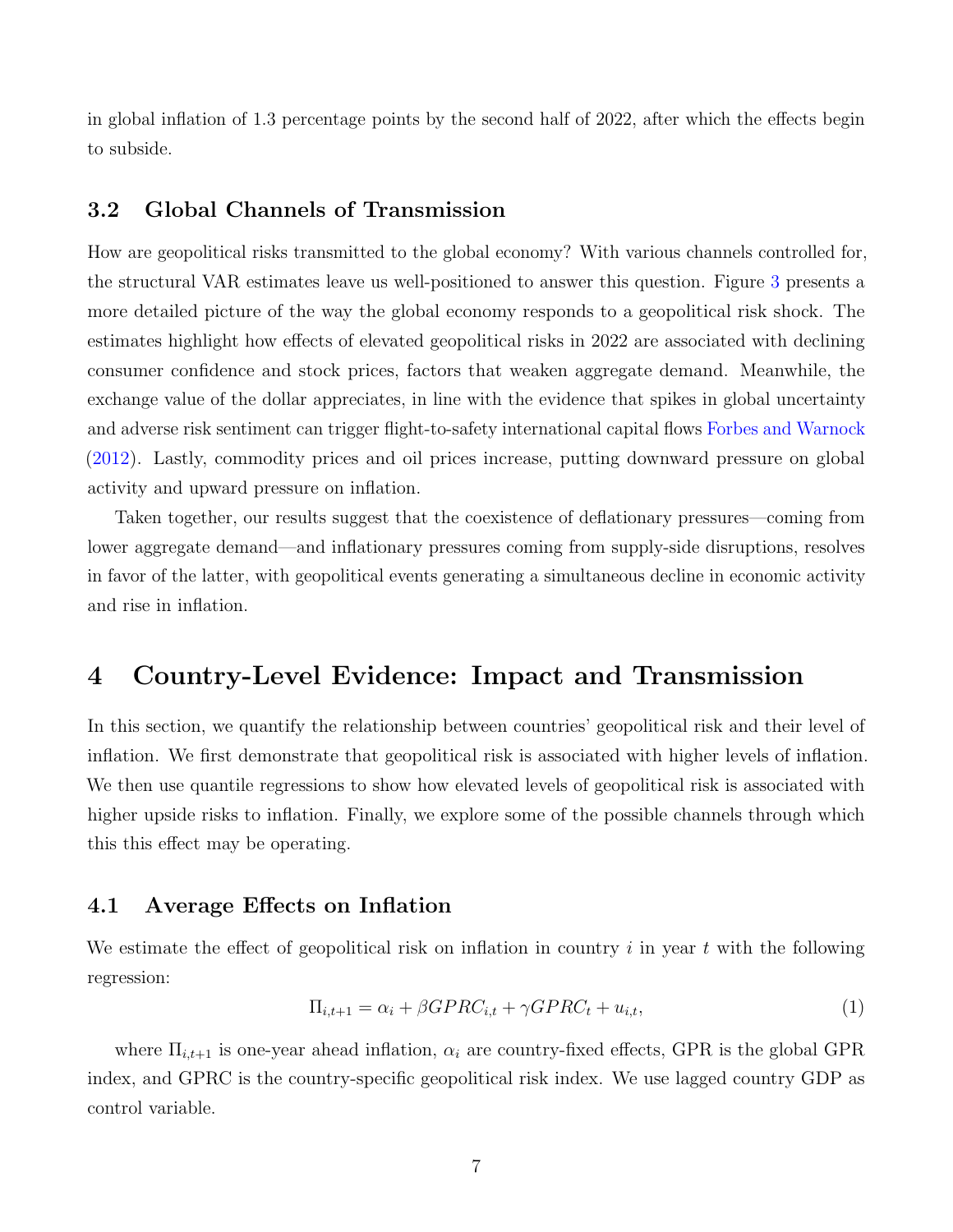Table [2](#page-14-0) shows results from equation [1,](#page-6-1) estimated on data for all countries in our sample (first column), on data for advanced economies (second column), and on data for emerging economies (last column). The coefficient on the country GPR indexes is economically and statistically significant: a one standard deviation increase in geopolitical risk increases a country's inflation by 1.5 percentage points after a year, with both advanced and emerging economies accounting for this relationship. In addition, after controlling for country factors, a one-standard deviation rise in the global GPR increases inflation by nearly 2 percentage points.

The scatter plot in Figure [4](#page-24-0) provides some intuition underlying the relationship between one-year ahead inflation and the country-specific GPR indexes for advanced economies. World War I and World War II are the two episodes dominating our sample. Observations in black indicate the time period 1915 through 1920, and highlight how Canada, United States, and many European countries experienced years with inflation well above 10 percent. Meanwhile, observations in red demonstrate generally low readings of inflation from 1940 through 1945, a time period often associated with price controls imposed by governments and high inflation due to rationing and scarcity. High inflation followed in the years after the war as a result of the high debt accumulated to finance the war effort.

Our regression also exploits idiosyncratic country-level variation in geopolitical risks and inflation. For instance, and drawing on some episodes in emerging economies, country-specific geopolitical risk is extraordinarily high for Indonesia in 1963 during the confrontation on Borneo with Malaysia, for Chile in 1973 with the military coup that deposed the Popular Unity government of President Salvador Allende, and for Argentina in 1982 during the Falkland War. These are all episodes that saw foreign involvements and that contributed to high inflation. For some countries, high readings of the country GPR index capture (geo)political instability caused by dictatorships, as for instance for Peru in the 1980s, which correspond to periods of political and social unrest coupled with inflationary economic policies.

The evidence in this subsection supports the idea that, historically, changes in geopolitical risk are associated with substantial increases in inflation. Many economic disasters of the 20th century took place during the world wars, the two global events in our sample. However, our estimates also demonstrate that regional and country-specific geopolitical events were associated with inflationary pressures.

### 4.2 Quantile Effects on Inflation

Throughout history, wars have at times destroyed human and physical capital, diverted international trade, and disrupted commodity markets. At other times, wars have enabled larger labor force participation, better technological diffusion, and larger infrastructure spending (see [Stein and](#page-12-3)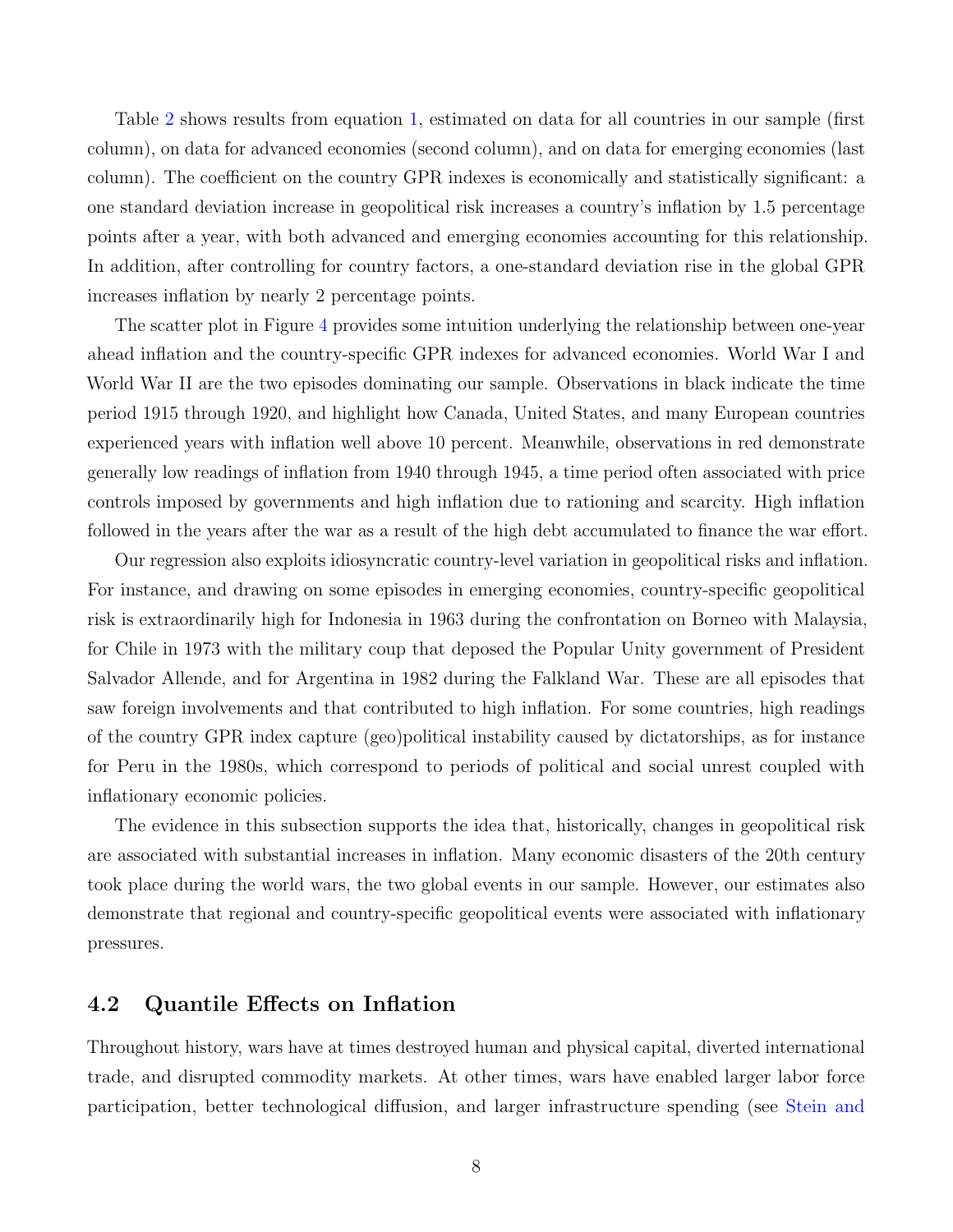[Russett,](#page-12-3) [1980\)](#page-12-3). We use cross-country data and quantile regressions to evaluate how geopolitical risk is associated with the full distribution of future inflation, as geopolitical risks may be associated with different outcomes at the two tails of the inflation distribution.

To test this hypothesis, we run quantile regressions of the following form:

<span id="page-8-0"></span>
$$
\mathcal{Q}_{\tau}(\Pi_{i,t+1}|x_{i,t}) = \alpha_{\tau} + \beta_{\tau} GPRC_{i,t}.
$$
\n
$$
(2)
$$

Above, we estimate the best linear predictor of the quantile  $\tau$  of  $\Pi_{i,t+1}$ , one-year ahead inflation, conditional on values of country-specific geopolitical risk, denoted by  $GPRC_{i,t}$ . We estimate equation [\(2\)](#page-8-0) at different quantiles.

Table [3](#page-15-0) shows the results. The OLS estimates reported in the first row are a simplified specification of the results in Table [2,](#page-14-0) showing that a rise in country-specific GPR predicts higher inflation. Focusing on the first column, which uses observations for all countries in the sample, the median effects (row labeled  $q50$ ) have the same sign as the OLS estimates, though they are slightly smaller in magnitude, suggesting that the effects of GPR on inflation are asymmetric. The rows labeled  $q10$  and  $q90$  estimate equation [\(2\)](#page-8-0) at the 10th and 90th quantiles. A rise in the GPR index increases the probability of particularly elevated inflation readings. The right tail of the inflation distribution—measured by the 90th quantile coefficient—shows an increase that is nearly twice as larger than the OLS effect, whereas the left tail of the distribution—measured by the 10th quantile—show an increase that is about three times smaller.

The results from the quantile regression estimates convey two results. First, geopolitical risks can cause large increases in inflation and equivalently, can contribute to upside risks to future inflation. Second, the statistically significant coefficients estimated at the median—the median coefficient in a quantile regression is less influenced by large observations relative to OLS—support the notion that the relationship between geopolitical events and inflation is broad-based, holding also outside episodes of high inflation during major geopolitical events.

#### 4.3 Transmission through Fiscal Policy and the Exchange Rate

Due to the broad range of tensions and adverse events which can cause elevated geopolitical risks, it is likely that there are many potential determinants for the relationship between geopolitical risk and inflation. Here we assess inflation as a byproduct of geopolitical risk, driven by fiscal and monetary factors. To that end, we consider the possible mechanisms of transmission through which geopolitical risk may impact inflation. In particular, we analyze three variables which could be tied to both elevated geopolitical risk and inflation: military expenditure (as a share of GDP), public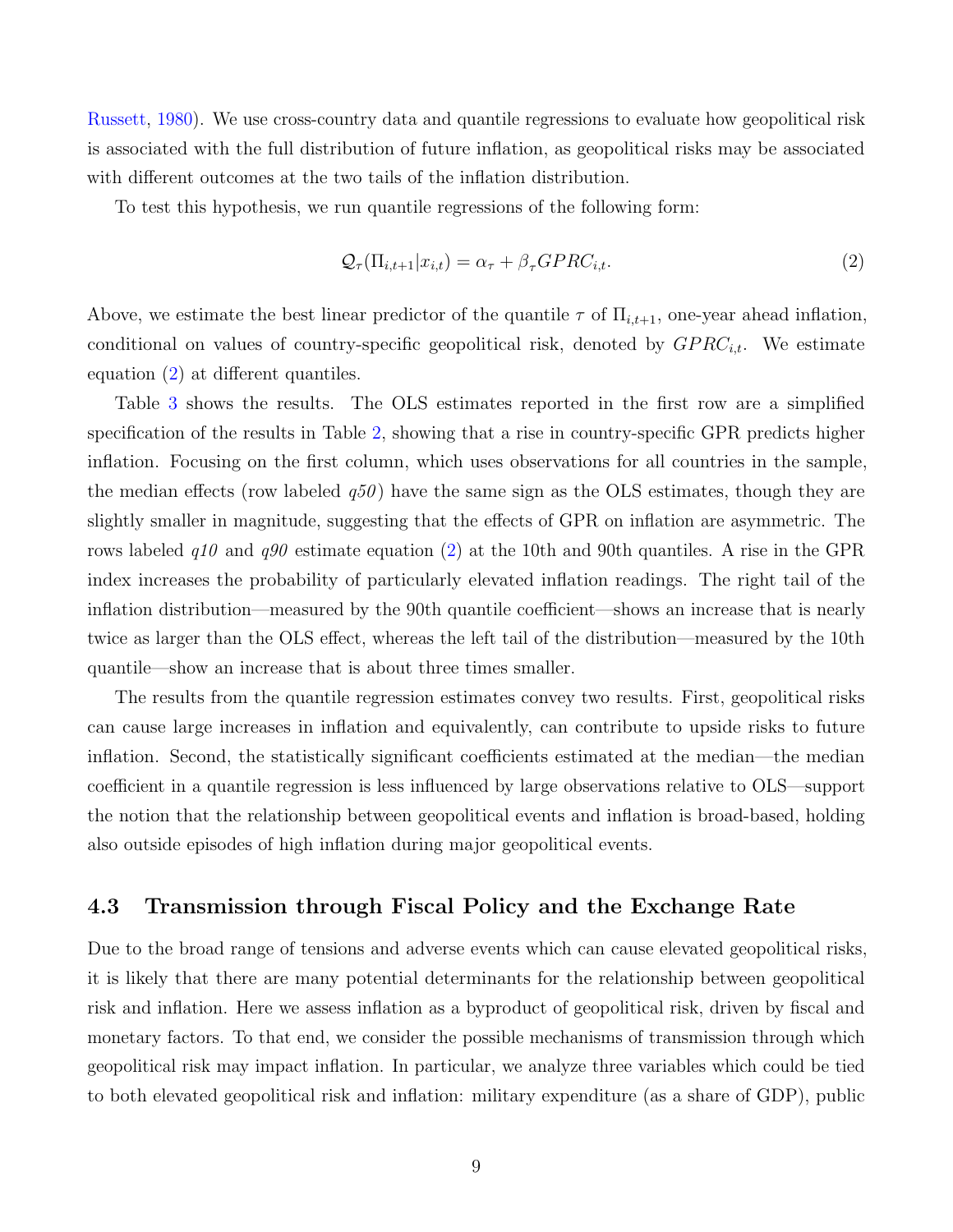debt to GDP ratios, and exchange rates. Each are instrumented with the country-specific GPR index. We estimate

<span id="page-9-0"></span>
$$
\Pi_{t+1} = \alpha_i + \beta X_{i,t} + u_{i,t},\tag{3}
$$

where  $X_{i,t}$  refers to each of the possible transmission variables in turn.

Tables [4](#page-16-0) and [5](#page-17-0) demonstrate the fiscal mechanisms through which GPR contributes to inflation. Table [4](#page-16-0) displays the results for military spending. As the second row demonstrates, country-specific GPR has a significant effect on military spending; a one standard deviation increase in the countryspecific GPR index is associated with a nearly 1 percent increase in the share of GDP allocated to military spending. In turn, the increase in military spending as explained by the country-specific GPR index is associated with a 3 percent increase in year-ahead inflation. This channel is slightly stronger among advanced economies than emerging ones, but remains significant for both subsets. A similar pattern can be observed when instrumenting GPR with public debt to GDP ratios, as shown in table [5.](#page-17-0) These results suggest fiscal policy can be a large determinant of how geopolitical risk can contribute to increases in inflation.

Along with fiscal factors, exchange rates appear to be channel through which geopolitical risk may lead to higher inflation. Table [6](#page-18-0) displays the results for equation [3](#page-9-0) that instruments geopolitical risks with exchange rates. Country-specific geopolitical risk has strong first-stage effects on exchange rates, with a one standard deviation in geopolitical risk associated with a 1 percent increase in the real exchange rate across all the countries in our sample. This ultimately contributes to around a 2.5 percent increase in year-ahead inflation. That is to say, these results imply that periods of elevated geopolitical risk can contribute to depreciating domestic currencies, which itself can have an effect on elevated inflation. As such, exchange rates also present an important transmission channel through which geopolitical risk affects inflation.

#### 4.4 Post World-War II Analysis

We note that the first and second world war are instances of heightened GPR for many countries in our panel and may be driving most of the the effects. To estimate whether the relationship between GPR and inflation persists in the second half of our historical sample, we repeat the estimation on a sample that begins in 1950. Table [7](#page-19-0) indicates that higher geopolitical risks are associated with heightened inflation in the post-WWII sample too. Compared to the full sample, the inflationary effects of geopolitical risks are attenuated among advanced economies, with the coefficient dropping from 1.06 in the whole sample to 0.60 in the post-WWII sample, and with global geopolitical risks becoming largely insignificant once country-specific risks are controlled for. However, the effects of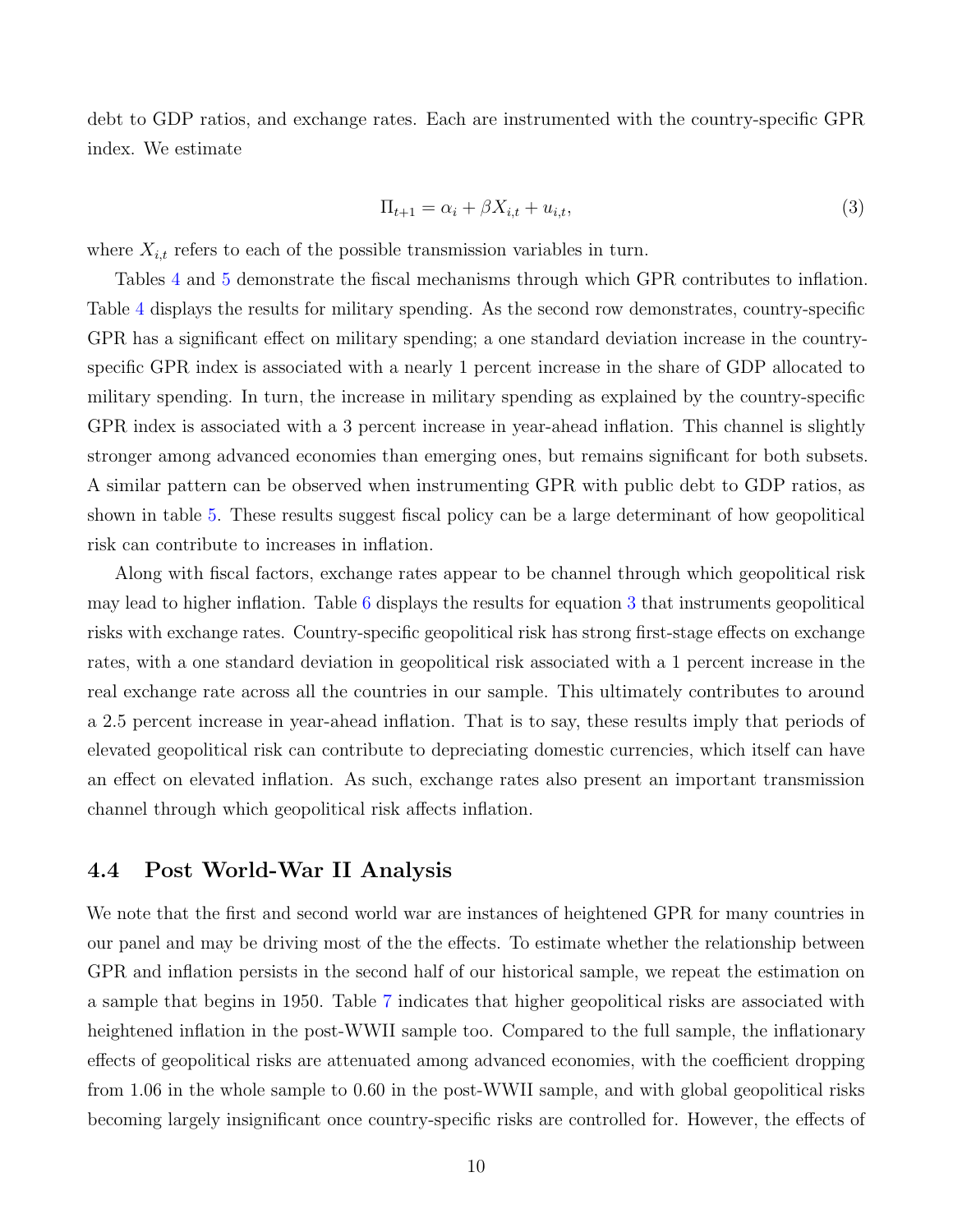higher geopolitical risks at the country level are stronger for emerging economies.

The distribution of inflation is presented in Table [8](#page-20-0)

In Figure [5](#page-25-0) we plot the relationship between geopolitical risk and inflation for advanced economies since 1950. We plot observations in 1950 in red in order to highlight the Korean War: the trend indicates countries more exposed to geopolitical events experienced higher levels of inflation in the following year.

## 5 Conclusions

We use historical data for a large panel of countries to quantify the relationship between inflation and geopolitical tensions. We find that global geopolitical risks increase inflation worldwide, with the inflationary effect of higher commodity prices and supply chain disruptions more than offsetting the deflationary effects of lower consumer sentiment and tighter financial conditions. Using countrylevel panel data since 1900, we confirm that global and country-specific geopolitical shocks are inflationary. The inflationary effects are larger in countries with high military expenditures, public debt, and experiencing exchange rate depreciations.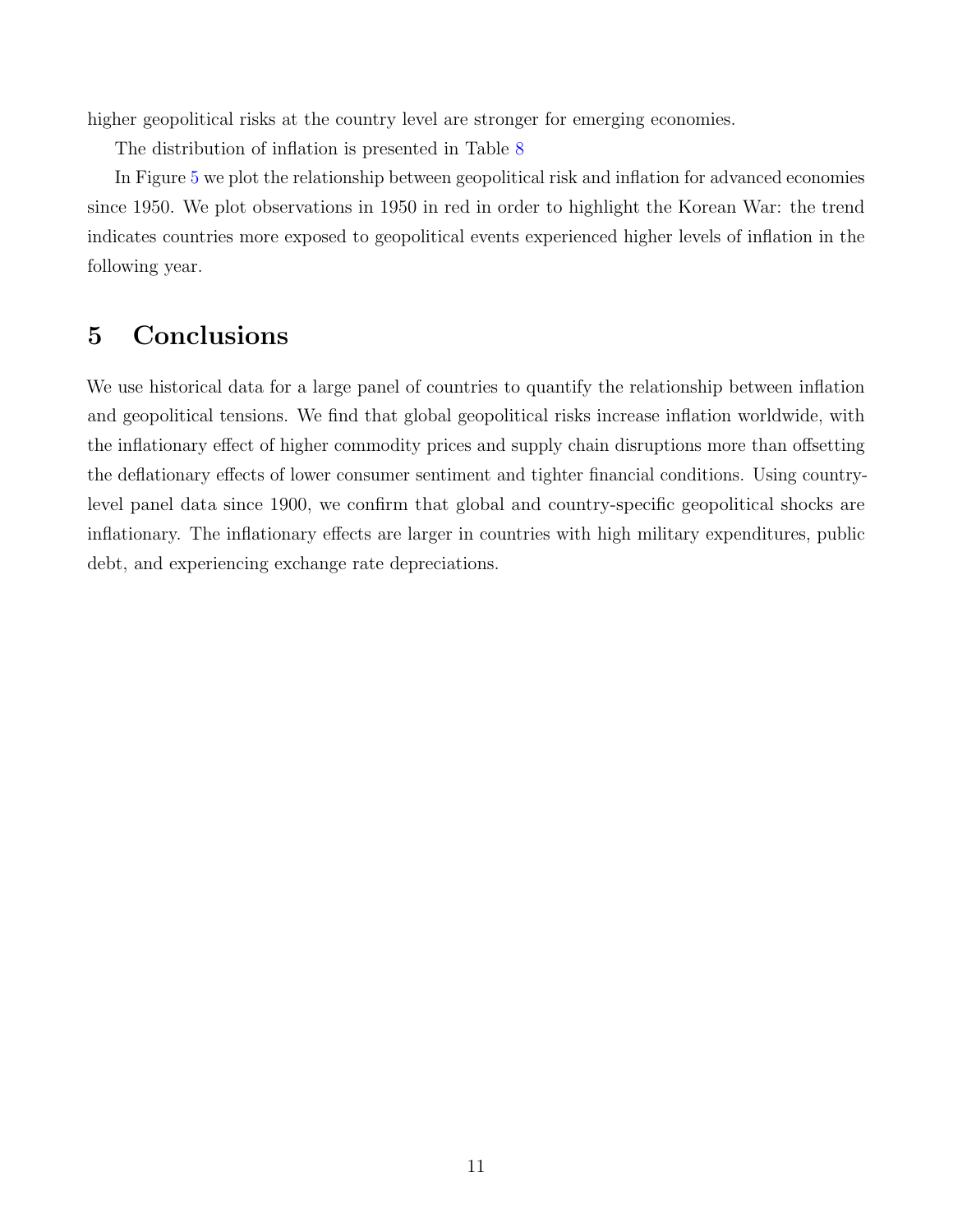### References

- <span id="page-11-1"></span>Anayi, L., N. Bloom, P. Bunn, P. Mizen, G. Thwaites, and I. Yotzov (2022): "The Impact of the War in Ukraine on Economic Uncertainty," VoxEU.
- <span id="page-11-3"></span>BARRO, R. J. (2006): "Rare Disasters and Asset Markets in the Twentieth Century," The Quarterly Journal of Economics, 121, 823–866.
- <span id="page-11-11"></span>BARRO, R. J. AND J. F. URSÚA (2012): "Rare Macroeconomic Disasters," Annual Review of Economics, 4, 83–109.
- <span id="page-11-0"></span>Caldara, D. and M. Iacoviello (2022): "Measuring geopolitical risk," American Economic Review, 112, 1194–1225.
- <span id="page-11-9"></span>Cuba-Borda, P., A. Mechanick, and A. Raffo (2018): "Monitoring the World Economy: A Global Conditions Index," FRB IFDP Notes, 15.
- <span id="page-11-2"></span>FORBES, K. J. AND F. E. WARNOCK (2012): "Capital flow waves: Surges, stops, flight, and retrenchment," Journal of International Economics, 88, 235–251.
- <span id="page-11-12"></span>Glick, R. and A. M. Taylor (2010): "Collateral damage: Trade disruption and the economic impact of war," The Review of Economics and Statistics, 92, 102–127.
- <span id="page-11-8"></span>Gopinath, G. (2015): "The international price system," Tech. rep., National Bureau of Economic Research.
- <span id="page-11-6"></span>HALL, G. J. AND T. J. SARGENT (2022): "Three world wars: Fiscal–monetary consequences,".
- <span id="page-11-4"></span>Ohanian, L. E. (1997): "The Macroeconomic Effects of War Finance in the United States: World War II and the Korean War," The American Economic Review, 87, 23–40.
- <span id="page-11-5"></span>Ramey, V. A. (2011): "Identifying government spending shocks: It's all in the timing," The Quarterly Journal of Economics, 126, 1–50.
- <span id="page-11-10"></span>REINHART, C. M. AND K. S. ROGOFF (2009): "This time is different," in This Time Is Different, princeton university press.
- <span id="page-11-7"></span>ROCKOFF, H. (2015): "War and inflation in the United States from the revolution to the first Iraq War," Tech. rep., National Bureau of Economic Research.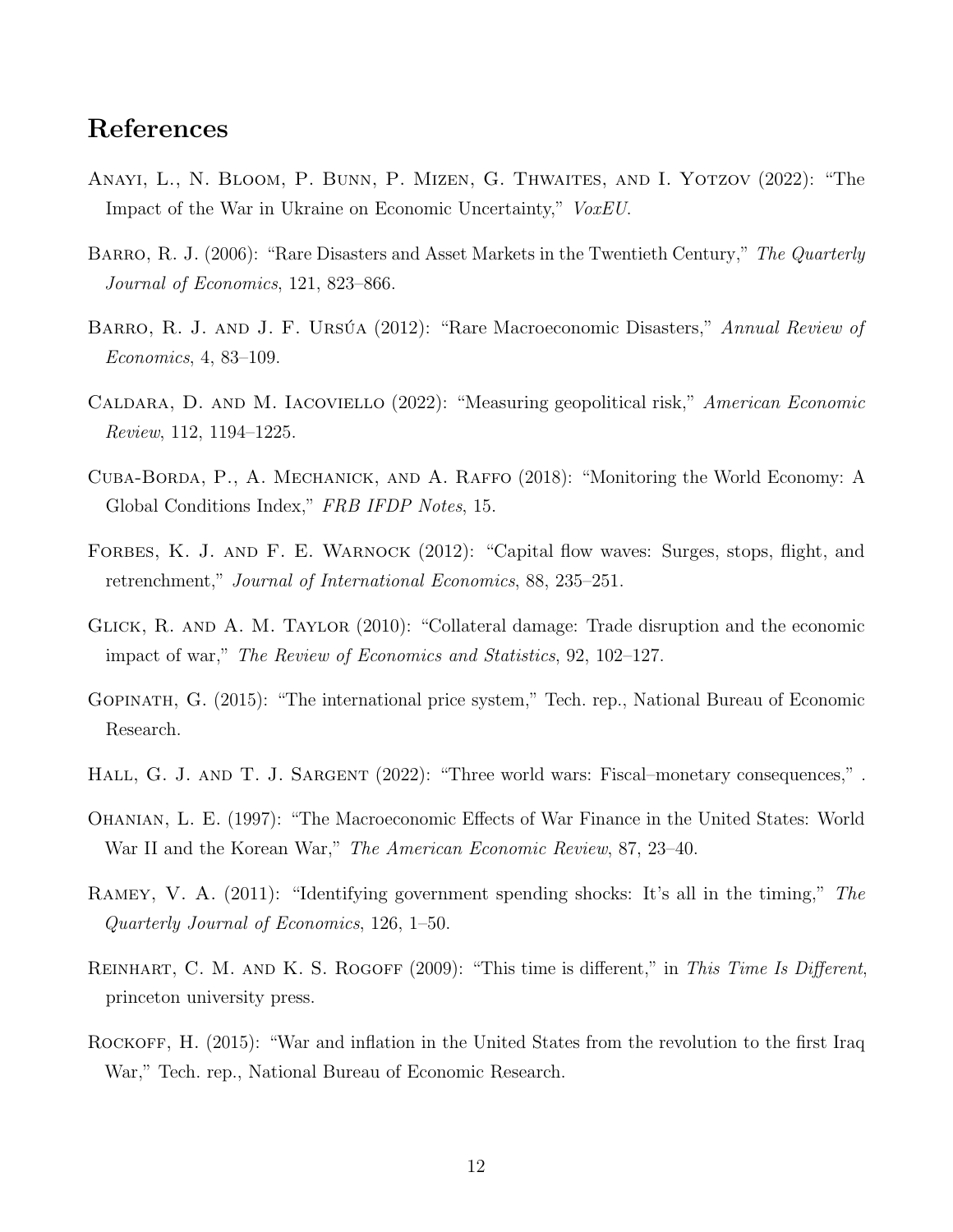- <span id="page-12-1"></span>ROSER, M. AND M. NAGDY (2013): "Military Spending," Our World in Data, https://ourworldindata.org/military-spending.
- <span id="page-12-0"></span>Sims, C. A. (1994): "A simple model for study of the determination of the price level and the interaction of monetary and fiscal policy," Economic theory, 4, 381–399.
- <span id="page-12-3"></span>STEIN, A. A. AND B. RUSSETT (1980): "Evaluating war: Outcomes and consequences," *Handbook* of political conflict: theory and research, 399–422.
- <span id="page-12-2"></span>Uhlig, H. (2005): "What Are the Effects of Monetary Policy on Output? Results from an Agnostic Identification Procedure," Journal of Monetary Economics, 52, 381–419.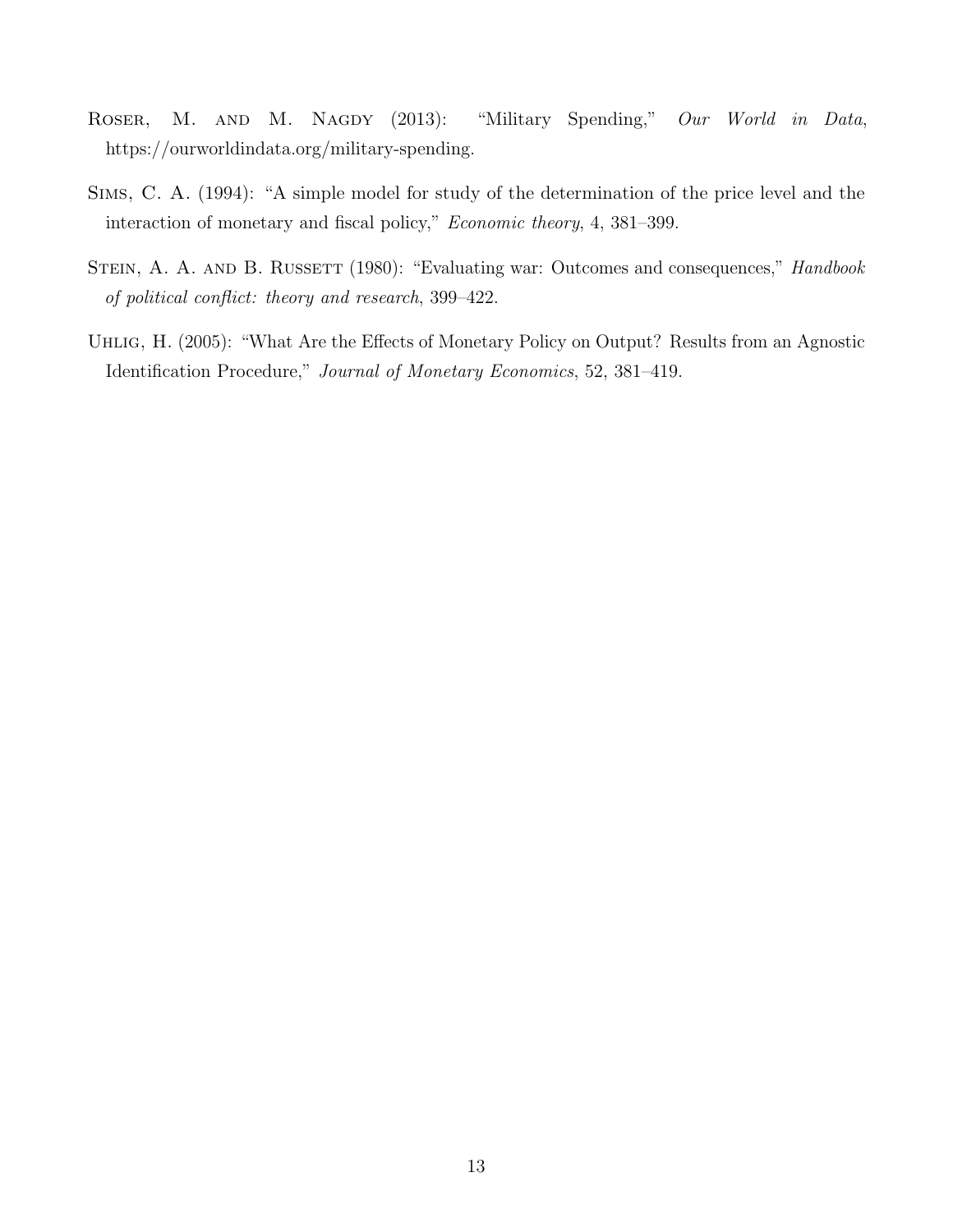<span id="page-13-0"></span>

|                           | Mean | <b>SD</b> | Min     | Max  | Obs. |
|---------------------------|------|-----------|---------|------|------|
| Inflation                 | 7.1  | 11.5      | $-8.9$  | 87.7 | 4130 |
| Advanced Economies        | 4.1  | 5.2       | $-6.7$  | 25.4 | 1853 |
| <b>Emerging Economies</b> | 8.7  | 11.6      | $-7.0$  | 71.1 | 2159 |
| Military Spending         | 0.6  | 3.8       | 0.5     | 24.7 | 3548 |
| Public Debt to GDP        | 42.2 | 34.0      | 0.0     | 261  | 3109 |
| Exchange Rate             | 4.0  | 14.3      | $-20.3$ | 99.2 | 3963 |
| Country GPR               | 0.0  | 1.0       | $-1.8$  | 9.8  | 4792 |

Table 1: Summary Statistics

The table presents selected summary statistics for key variables on the sample of 42 countries from 1900 to 2019. Inflation is trimmed at the 2.5 and 97.5 percentiles for all countries and advanced economies, and at the 5 and 95 percentiles for emerging market economies. The GPR index is standardized at the country level. Military expenditure is military spending as a share of GDP. Public debt to GDP ratio is the combined domestic and external debt to GDP ratio. Exchange rate is percent change in the bilateral rate between home country and the US dollar, such that positive values indicate depreciation for the home currency. For the United States, we use the bilateral rate between the US dollar and the British pound. Military spending, debt to GDP ratio, and the exchange rate growth are all trimmed at the 2.5 and 97.5 percentiles.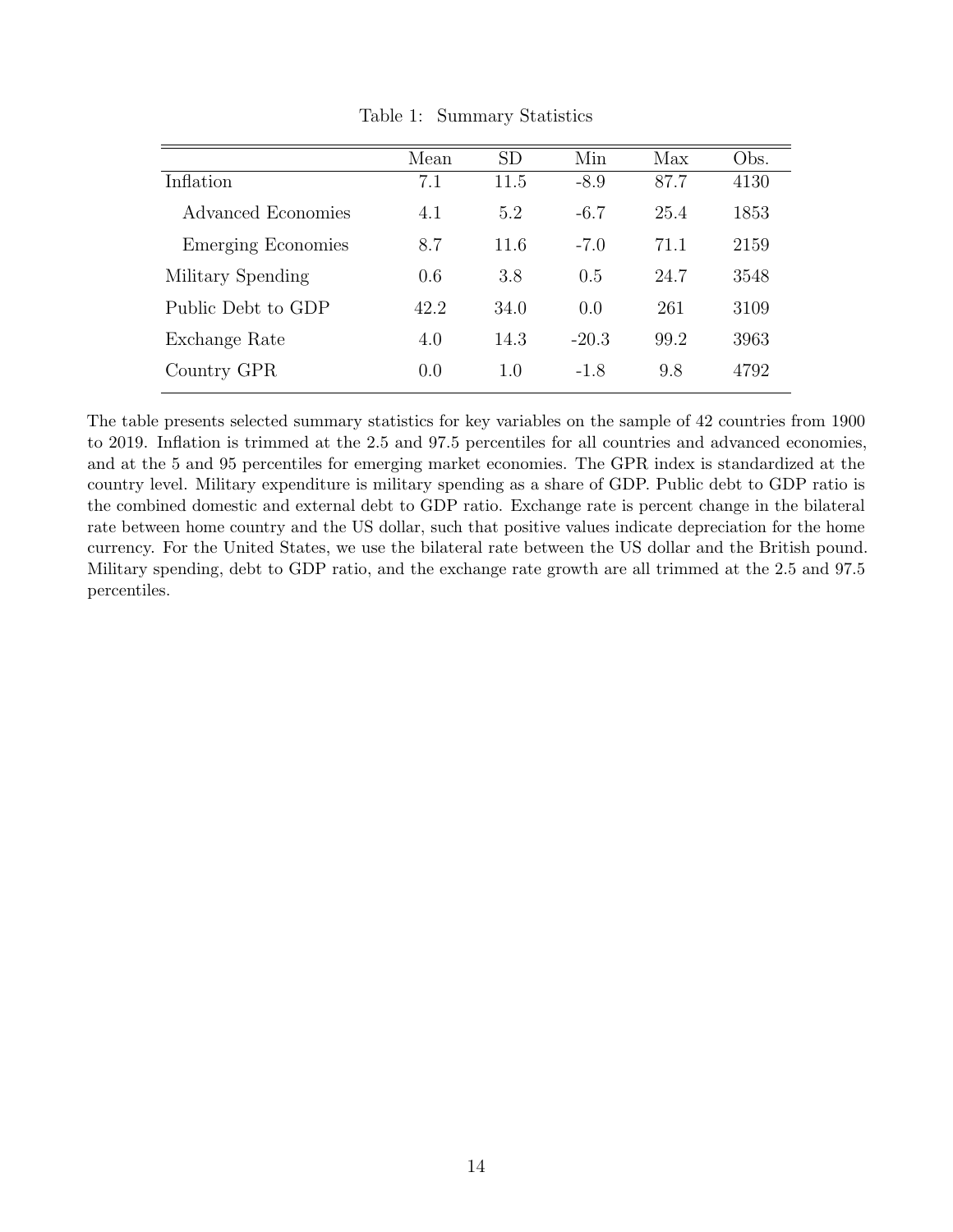|                     |         | Inflation $(t+1)$             |                  |
|---------------------|---------|-------------------------------|------------------|
|                     | All     | Advanced Emerging             |                  |
|                     |         | Countries Economies Economies |                  |
|                     | (1)     | $\left( 2\right)$             | $\left(3\right)$ |
| Country GPR         | 1.48    | 1.06                          | 0.96             |
|                     | (0.39)  | (0.33)                        | (0.39)           |
| Global GPR          | 1.92    | 1.15                          | 1.48             |
|                     | (0.52)  | (0.40)                        | (0.45)           |
| GDP Growth $(t-1)$  | $-0.08$ | 0.03                          | $-0.03$          |
|                     | (0.05)  | (0.04)                        | (0.08)           |
| Observations        | 3,331   | 1,805                         | 1,426            |
| $R^2$               | 0.16    | 0.16                          | 0.09             |
| Number of Countries | 42      | 17                            | 25               |

<span id="page-14-0"></span>Table 2: Geopolitical Risk and One-Year Ahead Inflation

Standard errors in parenthesis clustered by country and year.

The table shows the estimated coefficients of a regression of inflation on global and country-specific geopolitical risk in a panel of countries from 1900 to 2019. Inflation is annual and trimmed at the 2.5 and 97.5 percentiles for the full sample and for advanced economies, and at the 5 and 95 percentiles for emerging economies. Country-specific geopolitical risk is standardized to have a mean of 0 and standard deviation of 1 for each country. Global geopolitical risk is standardized. GDP growth is expressed in percent. All specifications include country fixed effects.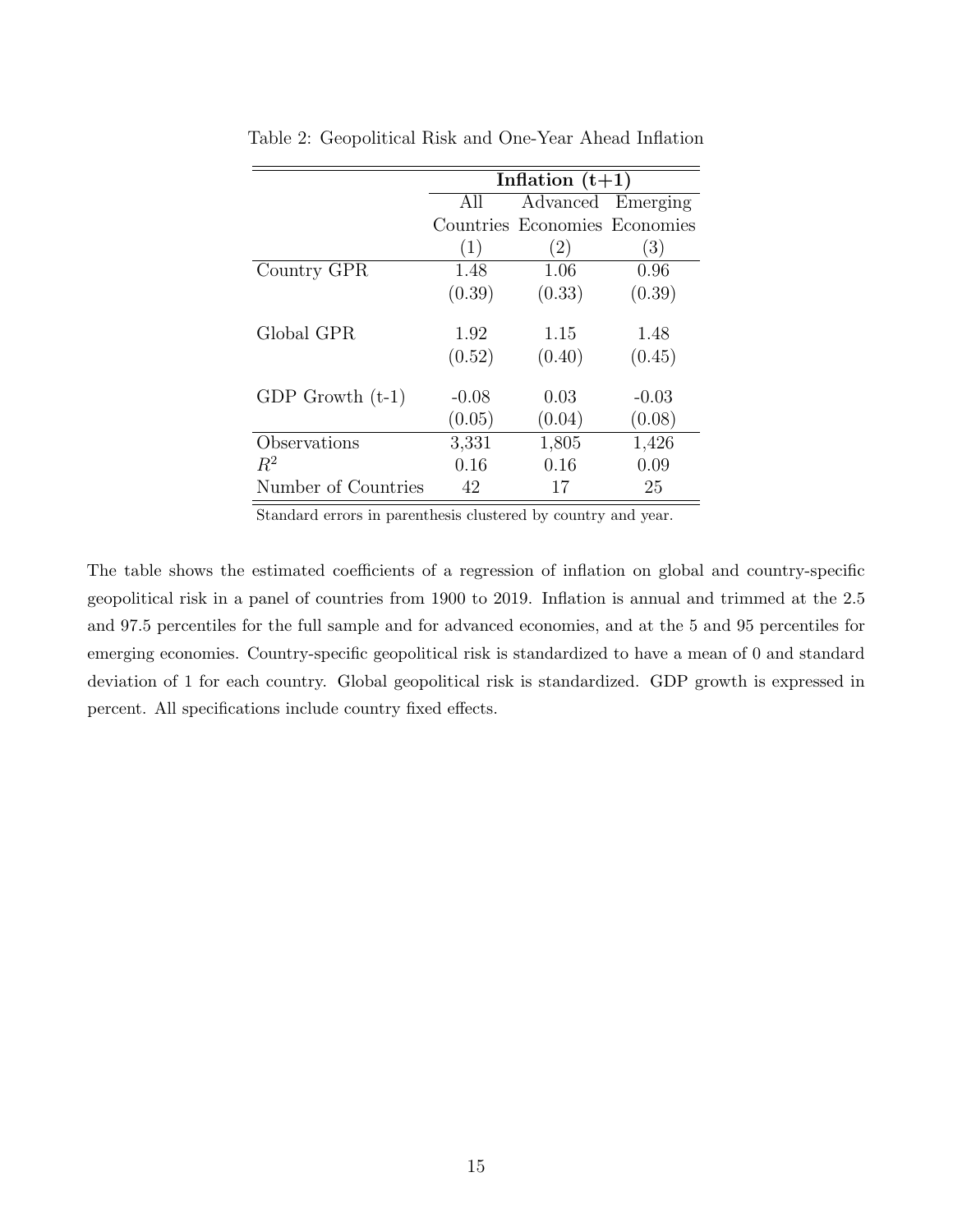|              |        | Inflation $(t+1)$   |           |
|--------------|--------|---------------------|-----------|
|              | All    | Advanced            | Emerging  |
|              |        | Countries Economies | Economies |
|              | (1)    | (2)                 | (3)       |
| <b>OLS</b>   | 2.73   | 1.93                | 1.79      |
|              | (0.36) | (0.42)              | (0.34)    |
| Quantile     |        |                     |           |
| q10          | 0.75   | 0.71                | 0.52      |
|              | (0.17) | (0.22)              | (0.26)    |
| q50          | 1.86   | 2.03                | 1.32      |
|              | (0.20) | (0.38)              | (0.27)    |
| q90          | 5.47   | 3.85                | 3.53      |
|              | (0.80) | (0.46)              | (0.90)    |
|              |        |                     |           |
| Observations | 4,099  | 1,837               | 2,145     |
| Countries    | 42     | 17                  | 25        |

<span id="page-15-0"></span>Table 3: Quantile Effects of Geopolitical Risk on One-Year Ahead Inflation

Standard errors in parenthesis clustered by country and year.

The table shows quantile regression effects of geopolitical risk on inflation in a panel of countries from 1900 through 2019. Inflation is annual and trimmed at the 2.5 and 97.5 percentiles for the full sample and for advanced economies, and at the 5 and 95 percentiles for emerging economies. Country-specific geopolitical risk is standardized to have a mean of 0 and standard deviation of 1 for each country. Global geopolitical risk is standardized. The OLS coefficients are reported in the top row. The quantile coefficients report the effects at the 10th, 50th, and 90th percentile of the distribution of the inflation. Each specification includes country fixed effects. Standard errors are clustered by country and year for the OLS and boostrapped using 500 observations for the quantile regressions.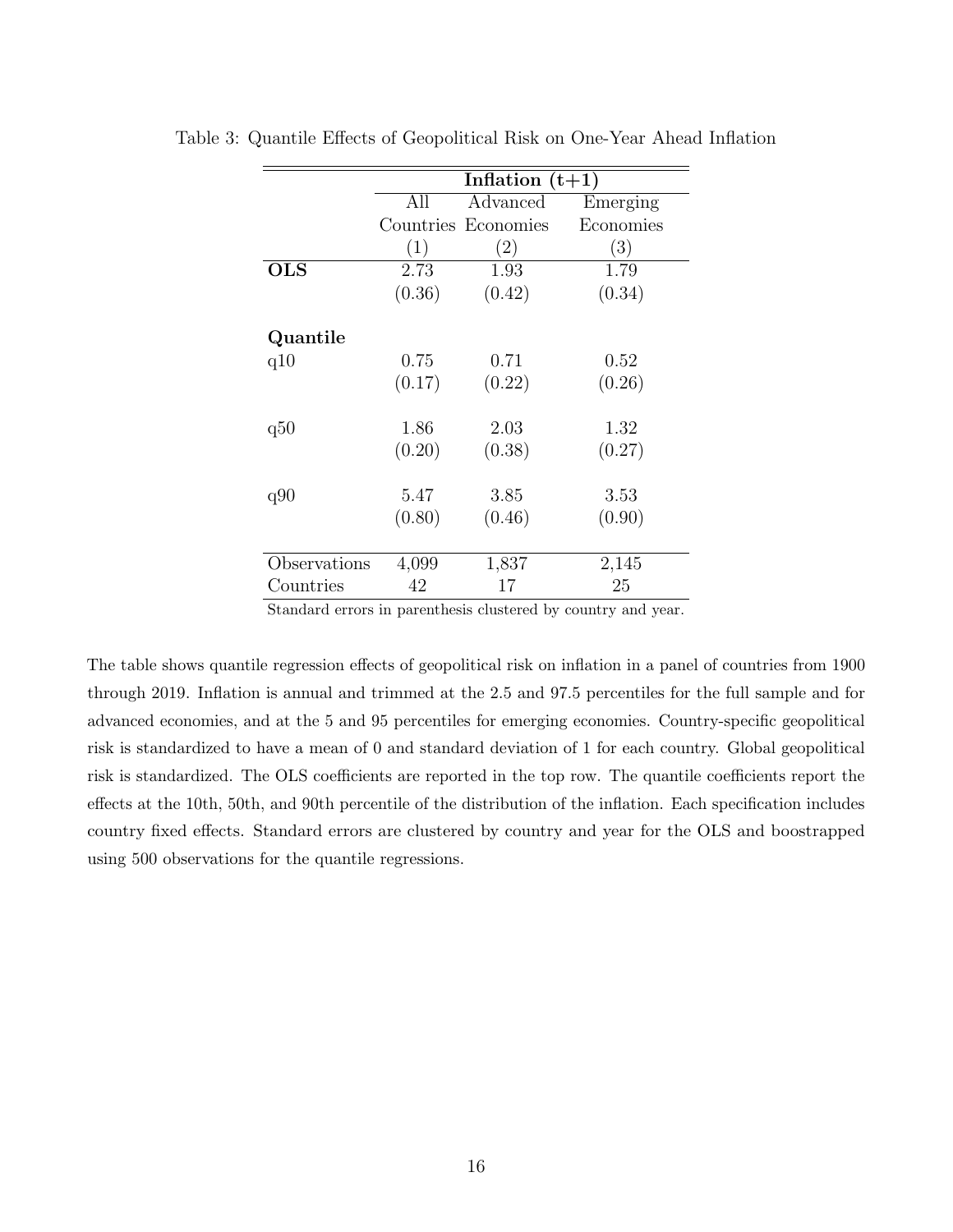|                   | Inflation $(t+1)$ |                               |        |
|-------------------|-------------------|-------------------------------|--------|
|                   | All               | Advanced Emerging             |        |
|                   |                   | Countries Economies Economies |        |
|                   | (1)               | (2)                           | (3)    |
| Military Spending | 3.33              | 2.53                          | 2.43   |
|                   | (0.33)            | (0.23)                        | (0.57) |

<span id="page-16-0"></span>Table 4: Geopolitical Risk and Inflation: Military Spending

First Stage Results. Regression of Military Spending.

| Country GPR  | 0.87   | 0.96   | 0.67   |
|--------------|--------|--------|--------|
|              | (0.06) | (0.07) | (0.10) |
| Observations | 3,289  | 1,611  | 1,601  |
| Countries    | 42     | 17     | 25     |

This table shows the effects of military expenditure on inflation in a panel of countries from 1900 through 2019. The standard errors are in parentheses. Military expenditure is expressed as a share of GDP. Military spending  $(mil_{i,t})$  is instrumented with the country-specific GPR index in the following manner:  $mil_{i,t} = \alpha_i + \beta GPRC_{i,t} + u_{i,t}$ . The GPR index is standardized at the country level. Military spending is trimmed at the 2.5 and 97.5 percentile. Inflation is trimmed at the 2.5 and 97.5 percentiles for all countries and advanced economies, and at the 5 and 95 percentiles for emerging economies. All specifications include country fixed effects.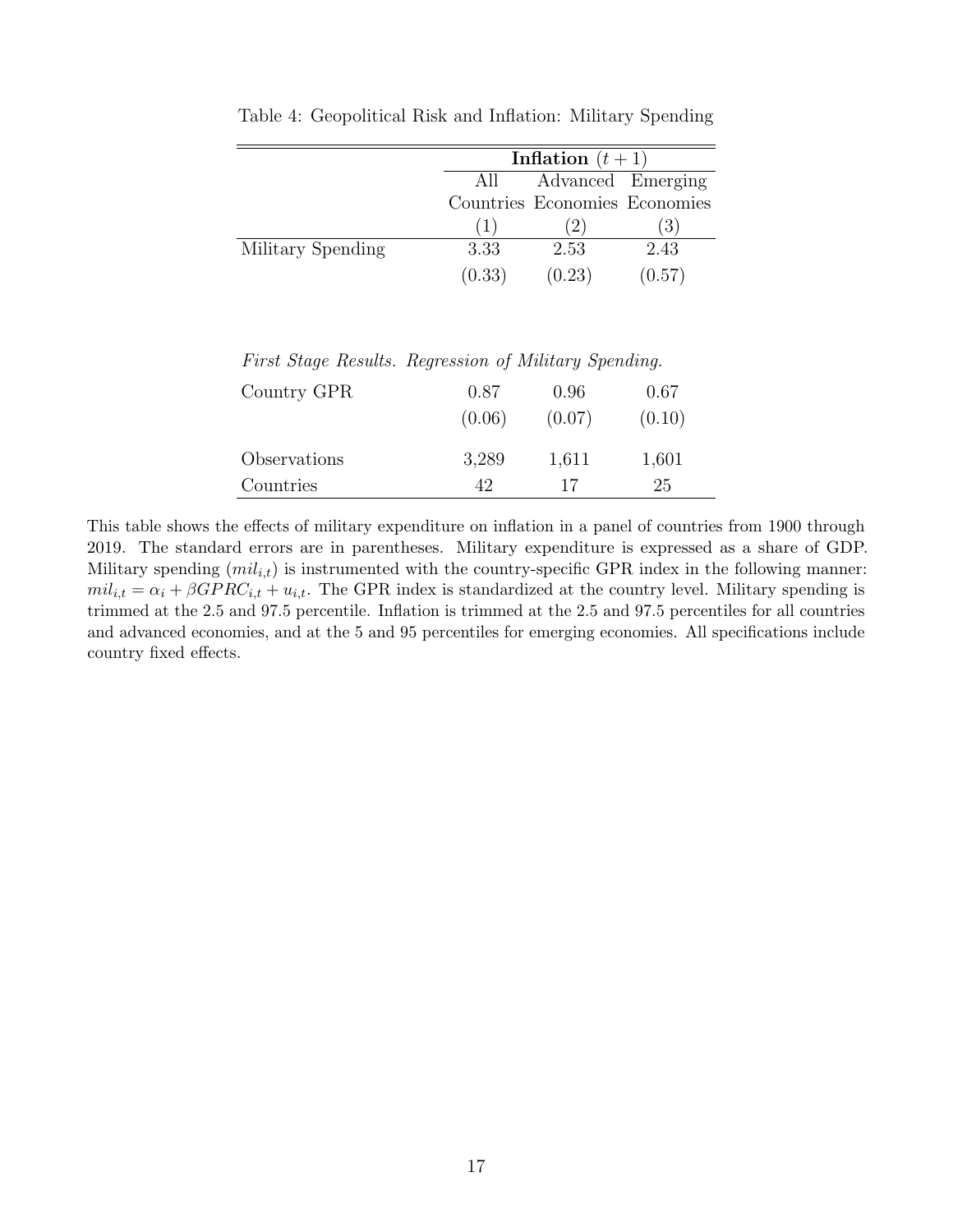<span id="page-17-0"></span>

|             |        | Inflation $(t+1)$             |        |
|-------------|--------|-------------------------------|--------|
|             | All    | Advanced Emerging             |        |
|             |        | Countries Economies Economies |        |
|             | (1)    | (2)                           | (3)    |
| Debt to GDP | 0.93   | 0.46                          | 1.30   |
|             | (0.20) | (0.11)                        | (0.67) |

Table 5: Geopolitical Risk and Inflation: Public Debt

First Stage Results. Regression of Debt to GDP.

| Country GPR  | 2.90   | 4.41   | 1.38   |
|--------------|--------|--------|--------|
|              | (0.58) | (0.97) | (0.66) |
| Observations | 3,103  | 1,628  | 1,394  |
| Countries    | 42     | 17     | 25     |

Note: Standard errors in parentheses. Debt to GDP is the ratio of total public debt to GDP, expressed in percent, for country i. Public debt  $(dtogdp_{i,t})$  is instrumented with the country-specific GPR index in the following manner:  $dtogdp_{i,t} = \alpha_i + \beta GPRC_{i,t} + u_{i,t}$ . The GPR index is standardized at the country level. Inflation is trimmed at the 2.5 and 97.5 percentiles for all countries and advanced economies, and at the 5 and 95 percentiles for emerging economies. All specifications include country fixed effects.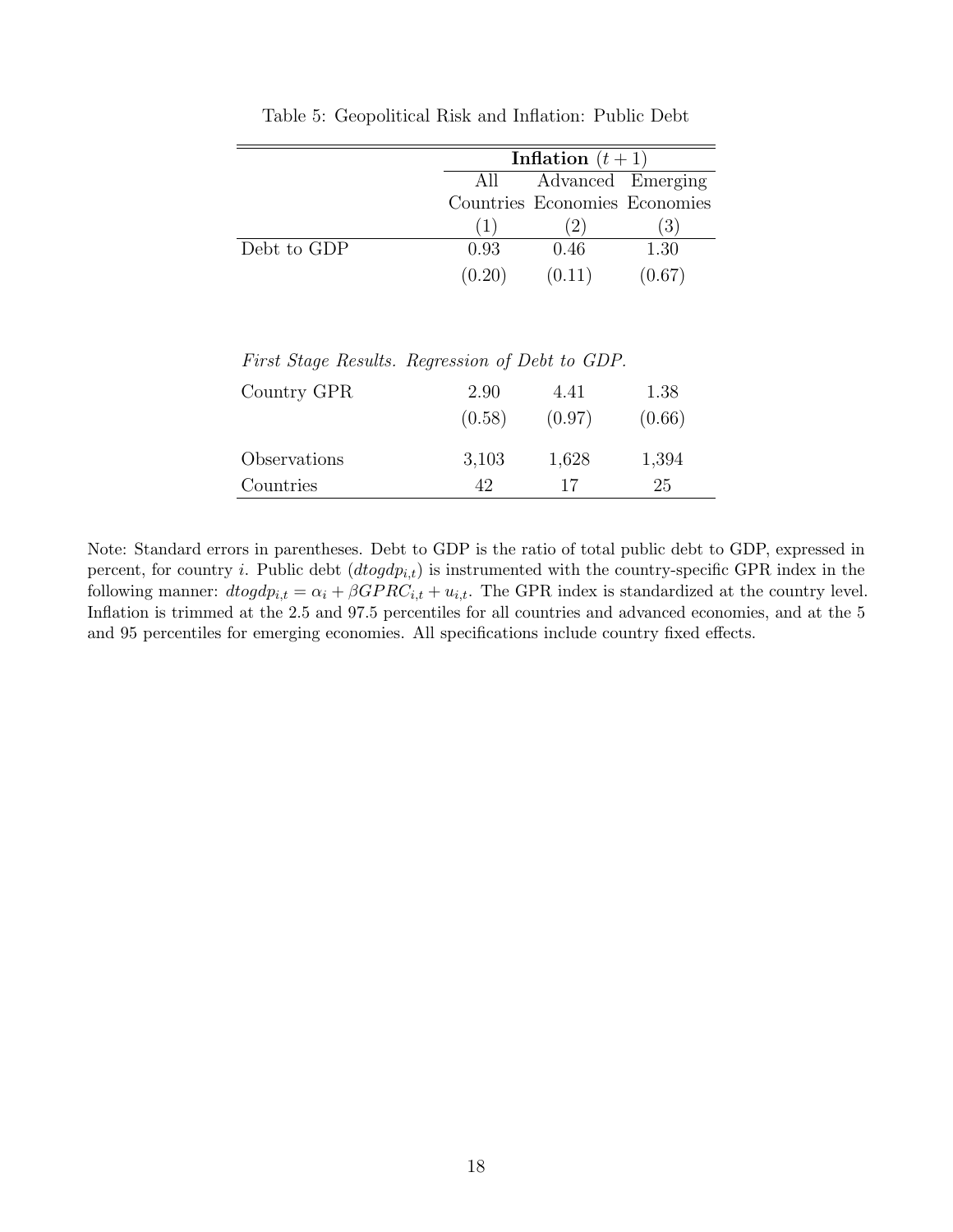<span id="page-18-0"></span>

|               |        | Inflation $(t+1)$             |                   |  |
|---------------|--------|-------------------------------|-------------------|--|
|               | All    |                               | Advanced Emerging |  |
|               |        | Countries Economies Economies |                   |  |
|               | (1)    |                               | (3)               |  |
| Exchange Rate | 2.47   | 2.73                          | 0.51              |  |
|               | (0.59) | (0.95)                        | (0.11)            |  |

Table 6: Geopolitical Risk and Inflation: Exchange Rate

| First Stage Results. Regression of Exchange Rate. |        |        |        |
|---------------------------------------------------|--------|--------|--------|
| Country GPR                                       | 1.03   | 0.69   | 3.07   |
|                                                   | (0.25) | (0.24) | (0.58) |
| Observations                                      | 3,231  | 1,584  | 1,580  |
| Countries                                         | 49     | 17     | 25     |

Note: Exchange rate is the bilateral rate between country i and the US dollar. US exchange rate is the bilateral rate between the US dollar and the UK pound. The exchange rate  $(xr_{i,t})$  is instrumented with the country-specific GPR index in the following manner:  $xr_{i,t} = \alpha_i + \beta GPRC_{i,t} + u_{i,t}$ . The GPR index is standardized at the country level. Exchange rate is trimmed at the 2.5 and 97.5 percentile. Inflation is trimmed at the 2.5 and 97.5 percentiles for all countries and advanced economnies, and at the 5 and 95 percentiles for emerging economies. All specifications include country fixed effects.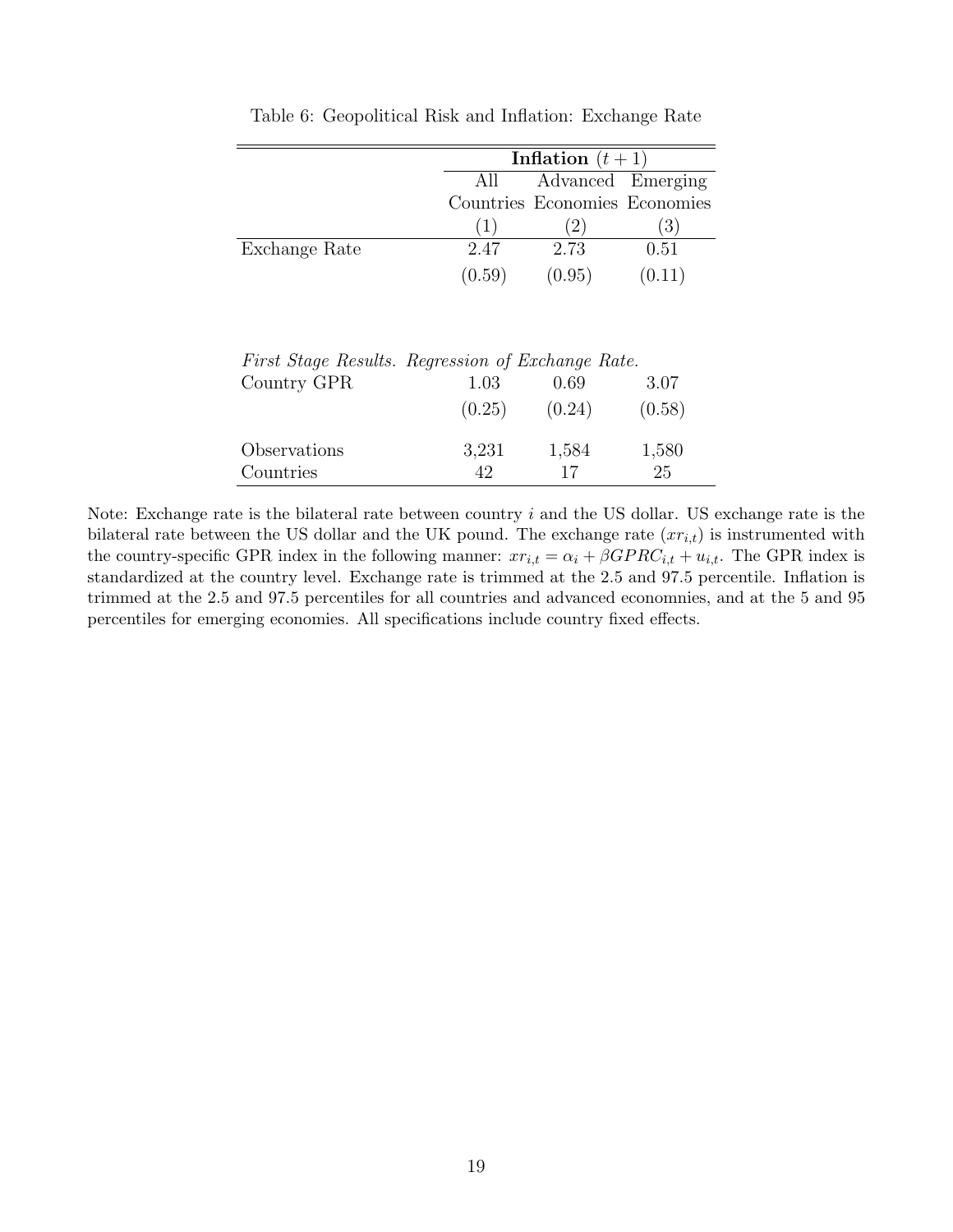|                     |         | Inflation $(t+1)$             |         |
|---------------------|---------|-------------------------------|---------|
|                     | All     | Advanced Emerging             |         |
|                     |         | Countries Economies Economies |         |
|                     | (1)     | (2)                           | (3)     |
| Country GPR         | 1.76    | 0.60                          | 2.73    |
|                     | (0.59)  | (0.34)                        | (1.15)  |
| Global GPR          | $-0.90$ | $-0.20$                       | $-1.63$ |
|                     | (1.52)  | (1.34)                        | (2.24)  |
| GDP Growth $(t-1)$  | $-0.01$ | 0.30                          | $-0.06$ |
|                     | (0.15)  | (0.11)                        | (0.19)  |
| Observations        | 2,032   | 1,143                         | 883     |
| $R^2$               | 0.27    | 0.12                          | 0.18    |
| Number of Countries | 42      | 17                            | 25      |

<span id="page-19-0"></span>Table 7: Geopolitical Risk and One-Year Ahead Inflation (1950-2019)

Standard errors in parenthesis clustered by country and year.

Effects of country-specific geopolitical risk on one year inflation on a panel of countries from 1950 to 2019. Inflation is annual and trimmed at the 2.5 and 97.5 percentiles for the full sample and at the 5 and 95 percentiles for emerging economies. For advanced economies, we remove one outlier, Portugal in 1975. Country GPR is the number of GPR articles mentioning the country divided by total number of newspaper articles, standardized to have a mean of 0 and standard deviation of 1 for each country. GDP growth is expressed in percent. Global GPR is standardized. All specifications include country fixed effects.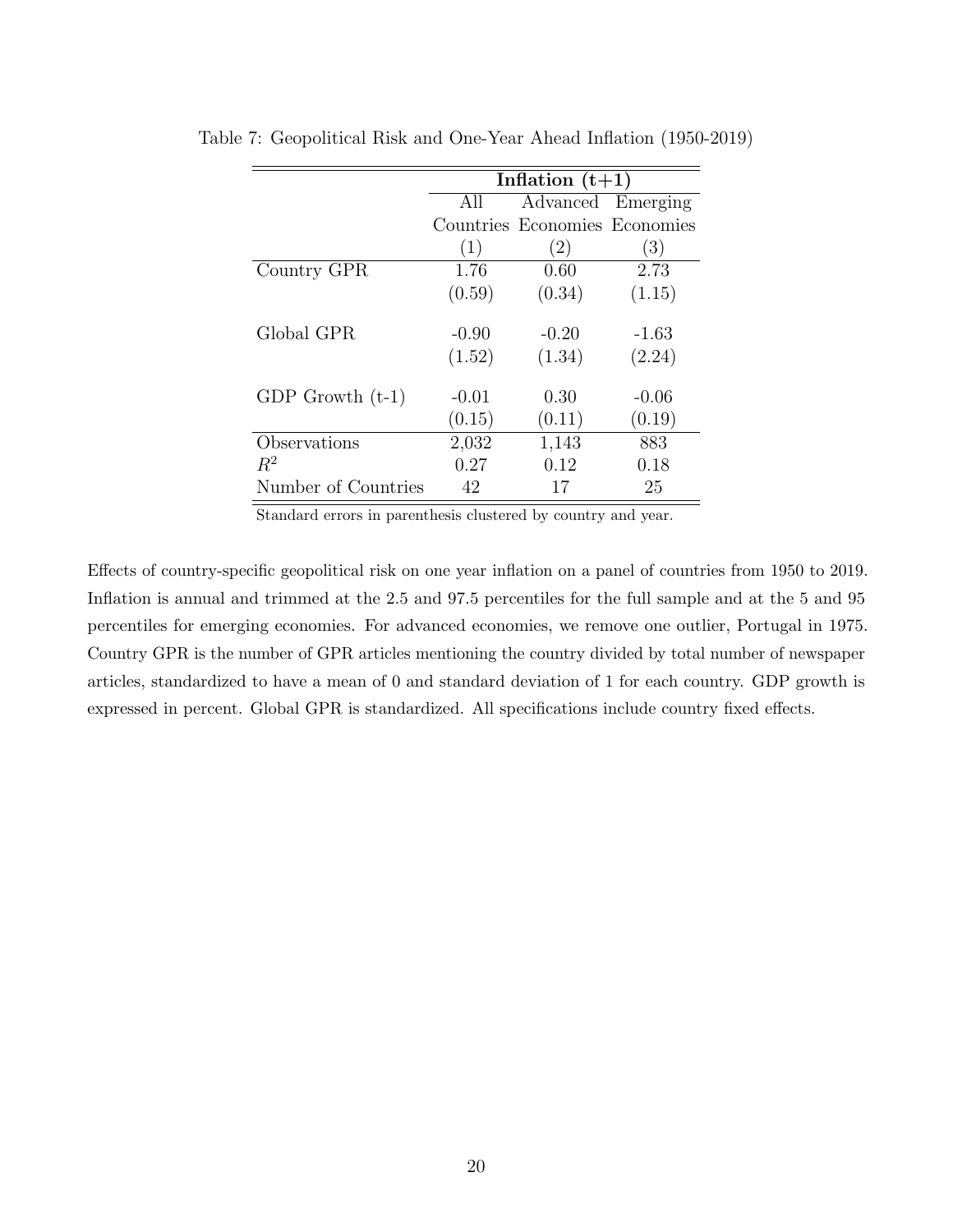|                       |        | Inflation $(t+1)$             |                   |
|-----------------------|--------|-------------------------------|-------------------|
|                       | All    |                               | Advanced Emerging |
|                       |        | Countries Economies Economies |                   |
|                       | (1)    | (2)                           | (3)               |
| $_{\rm OLS}$          | 1.86   | 0.66                          | 2.47              |
|                       | (0.59) | (0.32)                        | (0.84)            |
| Quantile              |        |                               |                   |
| q10                   | 0.12   | 0.10                          | 0.06              |
|                       | (0.07) | (0.09)                        | (0.11)            |
| q50                   | 0.57   | 0.43                          | 0.71              |
|                       | (0.13) | (0.13)                        | (0.34)            |
| q90                   | 2.55   | 1.24                          | 4.56              |
|                       | (0.43) | (0.49)                        | (0.94)            |
| Observations          | 2572   | 1143                          | 1406              |
|                       |        |                               |                   |
| Countries             | 42     | 17                            | 25                |
| Country Fixed Effects | yes    | yes                           | yes               |

<span id="page-20-0"></span>Table 8: Quantile Effects of Geopolitical Risk on One-Year Ahead Inflation (1950-2019)

Standard errors in parenthesis.

The table shows quantile regression effects of geopolitical risk on inflation in a panel of countries from 1950 through 2019. Inflation is annual and trimmed at the 2.5 and 97.5 percentiles for the full sample and at the 5 and 95 percentiles for emerging economies. For advanced economies, we remove one outlier, Portugal in 1975. Country GPR is the number of GPR articles mentioning the country divided by total number of newspaper articles, standardized to have a mean of 0 and standard deviation of 1 for each country. The OLS coefficients are reported in the top row. The quantile coefficients report the effects at the tenth, fiftieth, and ninetieth percentile of the distribution of the inflation. Each specification includes country fixed effects. Standard errors are clustered by country and year for the OLS and boostrapped using 500 observations for the quantile regressions.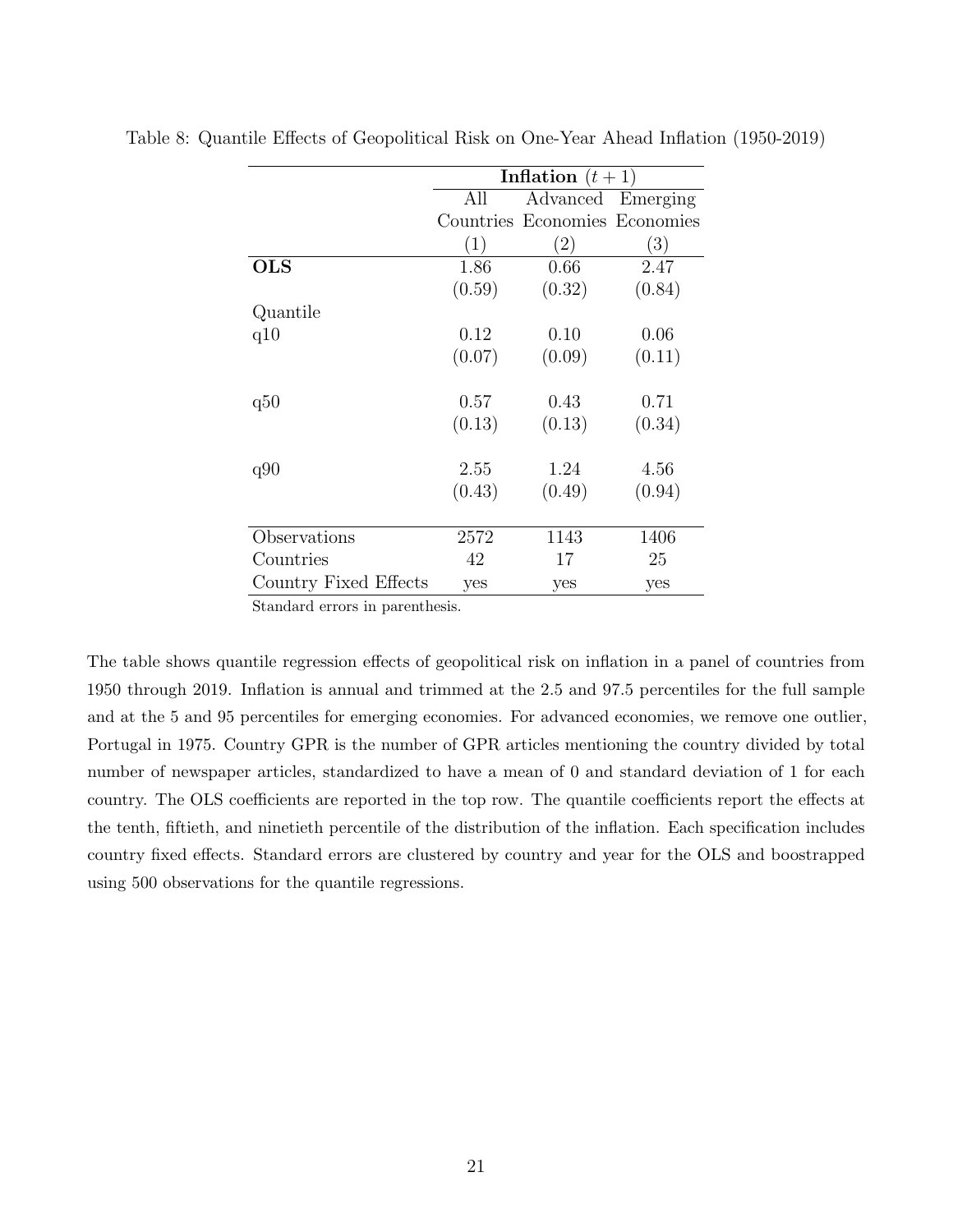<span id="page-21-0"></span>

Figure 1: Global Inflation and Global Geopolitical Risk from 1900 through 2019

Top panel: Global Inflation and Global Geopolitical Risk from 1900 through 2019. Global inflation is calculated by averaging the inflation levels for countries in our sample, using as weights their share of real GDP. Bottom panel: Share of countries with "high" inflation and Global Geopolitical Risk from 1900 through 2019. We regress inflation on country fixed effects, and dummies for 1900-1945, 1946-1972, 1973-now, each interacted with an advanced economy dummy. A country has "high" inflation when the residual is greater than 5 percent (about 10 percent of the observations).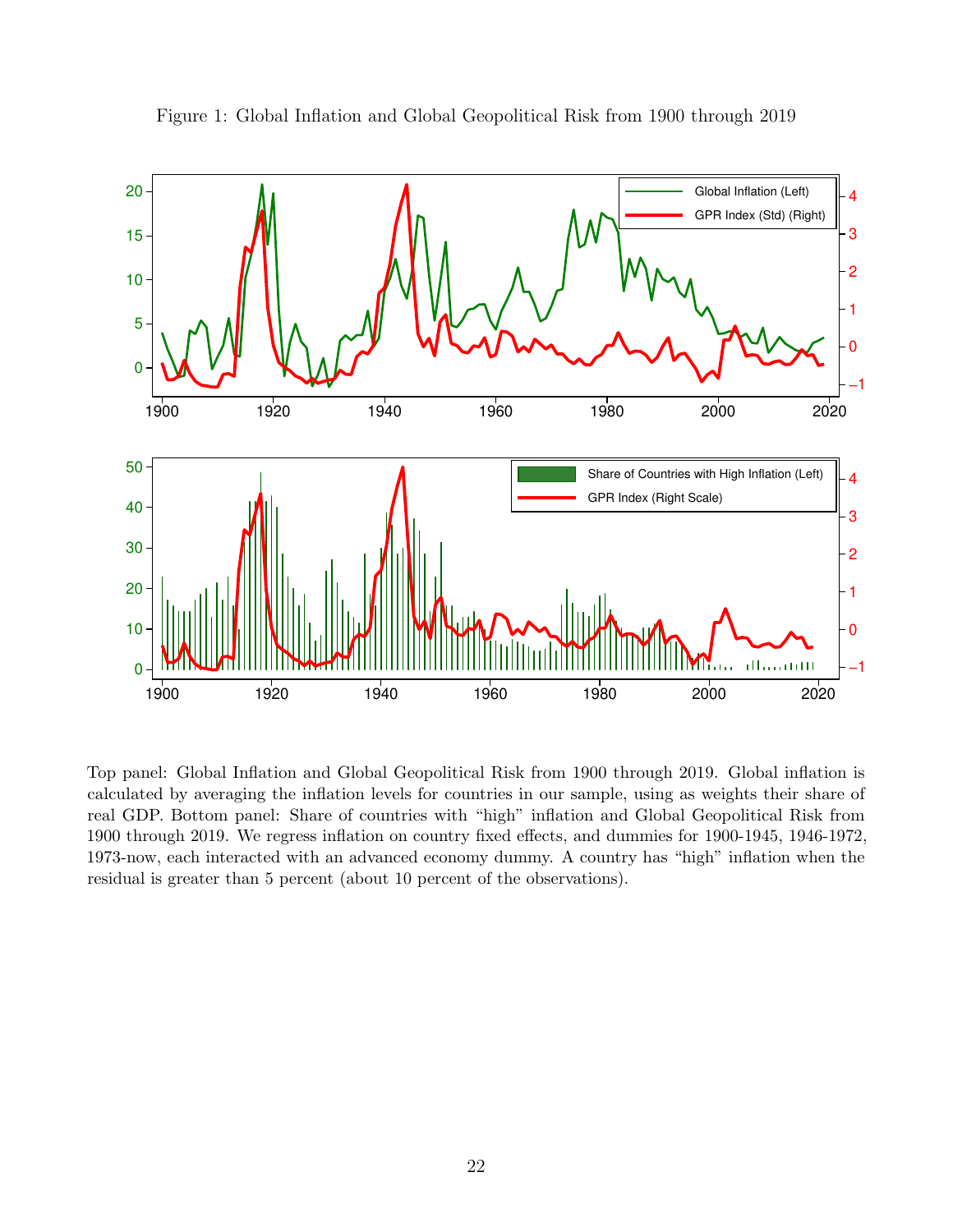

<span id="page-22-0"></span>Figure 2: Global Effects of the Higher Geopolitical Risks between January and April 2022

Note: The figure plots the response over time of world GDP and world inflation to a rise in geopolitical risks sized to mimic the increase occurred between January and April 2022, estimated using a structural vector autoregression (VAR) model. The model includes monthly measures of world GDP, world inflation, global stock prices, real oil prices, the broad real dollar, commodity prices, global consumer confidence, and the Geopolitical Threats (GPT) and Geopolitical Act indexes. Data in the model is from January 1974 to April 2022 and uses three lags.

The solid red lines in the figure plot the central estimates. The dashed blue lines denote the 70 percent confidence intervals. The variables are plotted from January 2022 to December 2023 in deviation from a no-war baseline.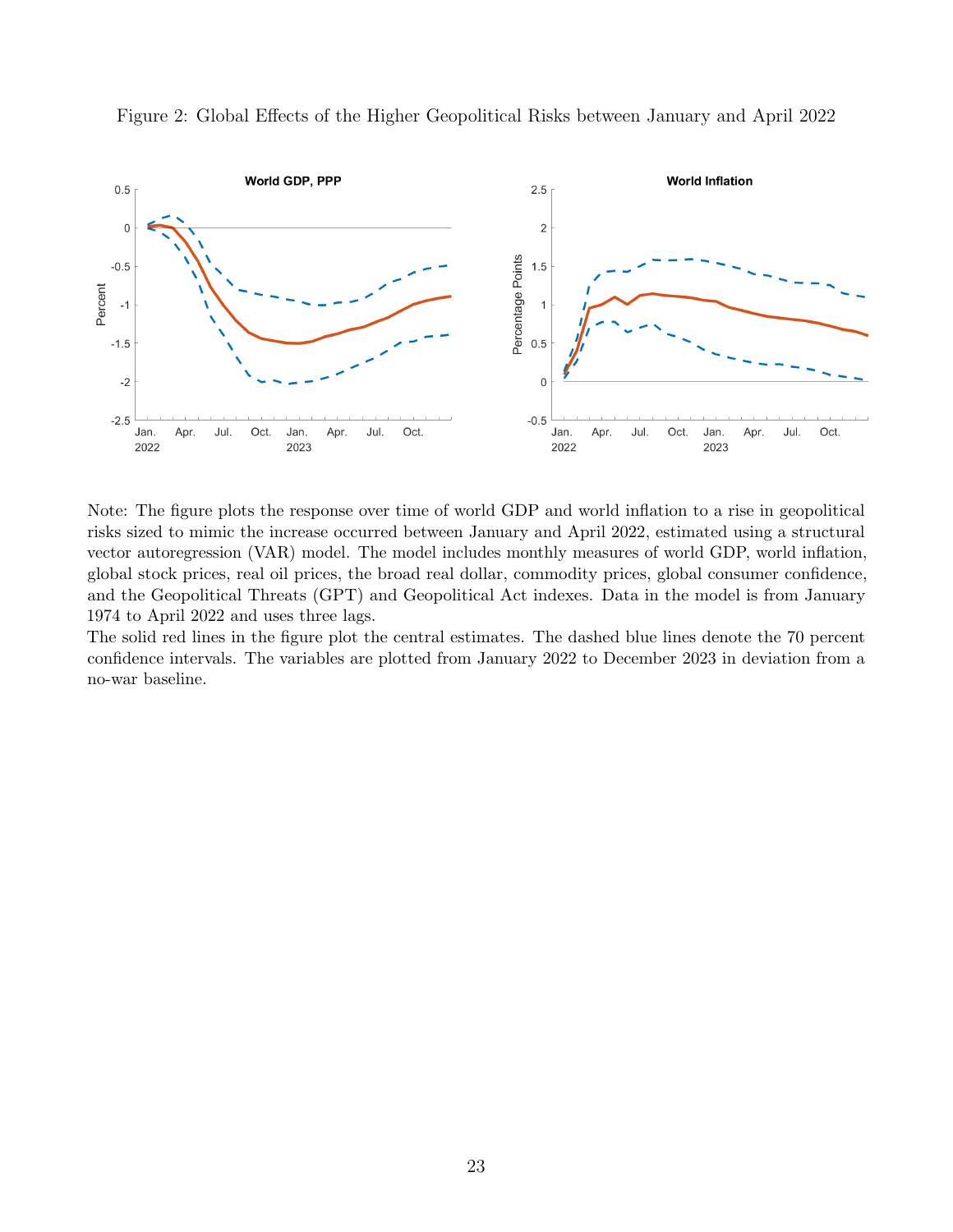<span id="page-23-0"></span>Figure 3: Effects of Higher Geopolitical Risk on Selected Variables between January and April 2022



Note: The figure plots the maximum impact in the first year of a rise in geopolitical risks sized to mimic the increase occurred between January and April 2022, estimated using a structural vector autoregression (VAR) model. The model includes monthly measures of world GDP, world inflation, global stock prices, real oil prices, the broad real dollar, commodity prices, global consumer confidence, and the Geopolitical Threats (GPT) and Geopolitical Act indexes. Data in the model is from January 1974 to April 2022 and uses three lags.

For each variable, the red dots plot the central estimates of the maximum impact in the first year. The blue error bars denote 70 percent confidence intervals. The effect is measured in percent deviation from a no-war baseline for all variables except inflation, for which it is measured in percentage points.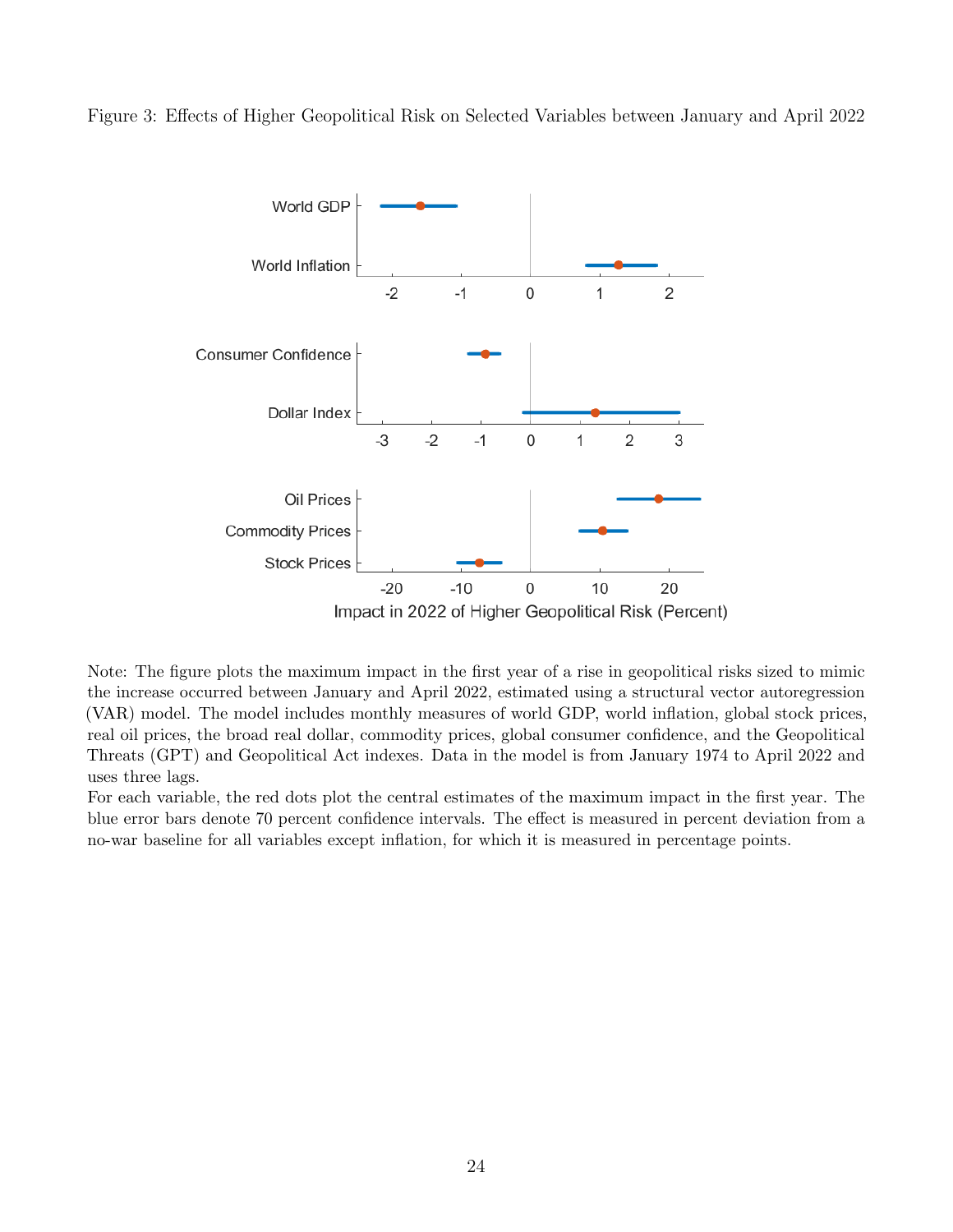

<span id="page-24-0"></span>Figure 4: Geopolitical Risks and Inflation in Advanced Economies from 1900 through 2019

Note: The figure plots country-specific GPR against one year-ahead inflation for advanced economies. The line of best fit is shown in blue. In green we plot a random 20% of observations throughout our sample (1900-2019). Observations from around WWI (1915-1920) are shown in black, and selectively labeled. Observations from around WWII (1940-1945) are shown in red, and selectively labeled.e Country-specific GPR is standardized. Inflation is trimmed at the 2.5 and 97.5 percentiles. Advanced economies include Australia, Belgium, Canada, Denmark, Finland, France, Germany, Italy, Japan, Netherlands, Norway, Portugal, Spain, Sweden, Switzerland, United Kingdom, and the United States.